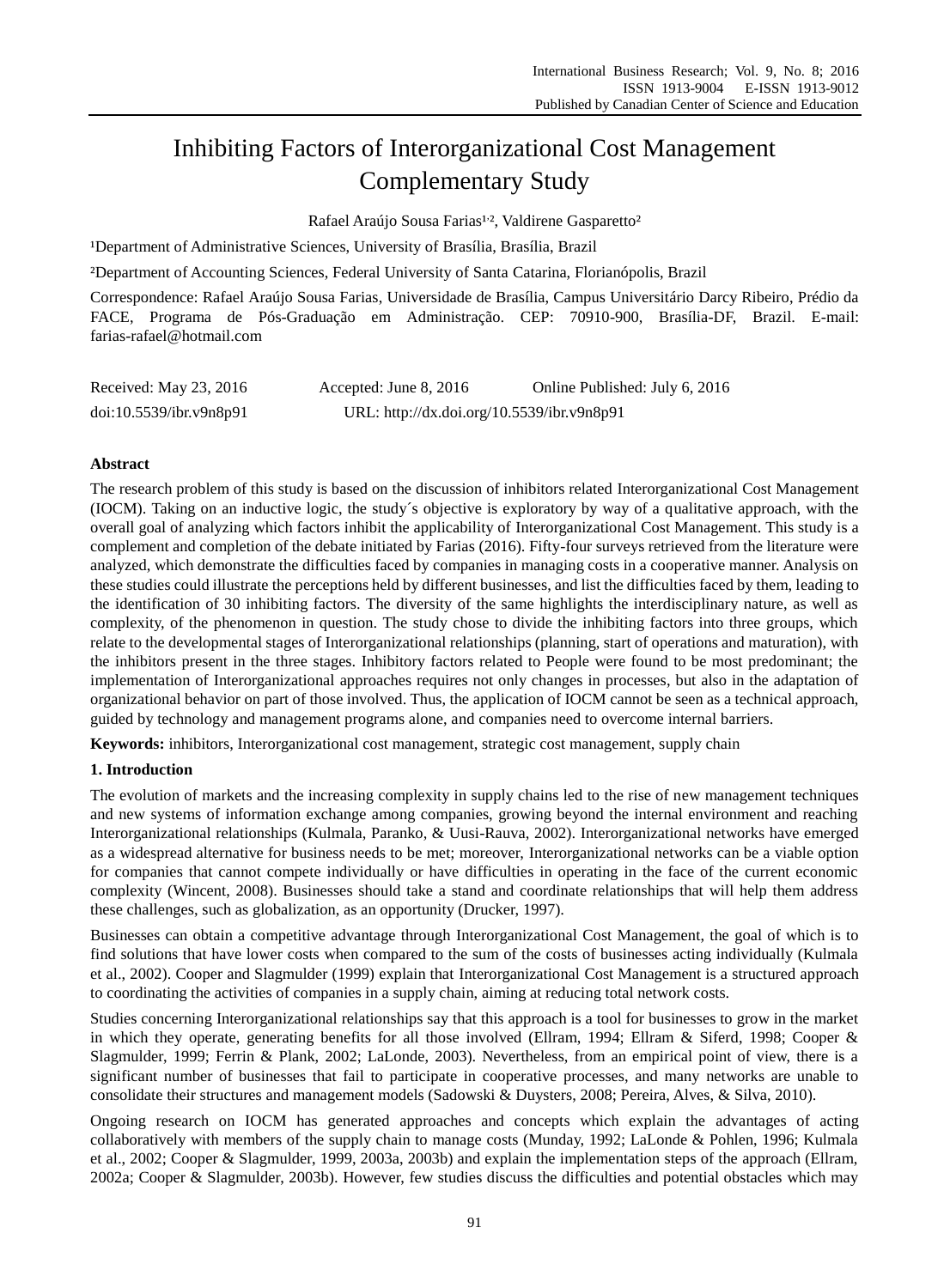occur during the implementation process (Hakansson & Snehota, 1995; Park & Ungson, 2001; Bastl, Grubic, Templar, Harrison, & Fan, 2010; Pereira et al., 2010).

In light of this, the inter-relationship is possible and IOCM is presented as an opportunity, but its application can be a difficult task. It is observed that, given the advantages it affords, it would be natural that most companies should seek the interrelationship; paradoxically, the opposite occurs (Kulmala et al., 2002). This situation is viewed as a research opportunity, thus, the question posed here is: what are the factors that inhibit the applicability of the Interorganizational Cost Management approach? To answer the research question, this study determined the overall goal to analyze which factors inhibit the applicability of the Interorganizational Cost Management.

Managers are facing new challenges in the pursuit of competitive advantages outside their organizations. However, they have little guidance on the potential challenges related to the implementation of approaches to Interorganizational Cost Management (Dekker, 2004; Vosselman & Van Der Meer-Kooistra, 2006; Bastl et al., 2010). Studies that help businesses successfully implement the Interorganizational program costs can generate benefits while increasing their knowledge of business processes (Stapleton, Pati, Beach, & Julmanichoti, 2004).

Along these lines, a diagnosis of the reasons why the Interorganizational relationships fail could contribute during all stages of building relationships, highlighting the importance of the initial phase. This analysis can help managers create statutes, formalize contracts and select chain members (especially suppliers). As such, finding out the reasons why businesses leave Interorganizational relationships can mean an improvement in their management process (Pereira et al., 2010).

#### **2. Theoretical Framework**

#### *2.1 Interorganizational Relationships*

Cooperative Interorganizational relationships are characterized by the interaction between two or more organizations, both of similar and different natures (Oliver, 1990). Businesses do not operate in isolation, but rather in contact with suppliers, customers, business partners, lenders and government agencies (Coad & Scapens, 2006), thus, cooperation between companies is an alternative so they can increase competitiveness before the market (Ebers, 1997).

When expanding the traditional and isolated concepts of businesses, Interorganizational relationships can be configured in different ways (Zylbersztajn & Neves, 2000). Cândido (2002) emphasizes the importance of organizations to act together, in order to adapt to the current competitive environment. Companies seek competitive advantages including the possibility of combination of competences, use of know-how from other companies, shared burden by carrying out technological research, sharing of risks and costs of exploiting new opportunities, resource-sharing and strengthening buying power, among others (Amato Neto, 2000).

### *2.2 Interorganizational Cost Management*

The Interorganizational context requires that the cost management of a business not be restricted by its internal environment, as businesses are links within a chain, thus, it is influenced by external factors and, at the same time, it, too, bears an influence on chain costs. The production of goods is the result of several interconnected steps that affect one other, for the supply chain is not a sequence of independent activities, but a system of interdependent activities (Porter, 1989).

Traditional practices and management techniques do not often play the role of managing Interorganizational relationships (Bastl et al., 2010). The generation of administrative and financial information should assist managers to make decisions in that scenario (Seal, Berry, & Cullen, 2004; Tomkins, 2001). This requires companies to manage not only their internal operations but, in unison, the operations of other chain companies (Cooper & Slagmulder, 1999; Kulmala et al., 2002; Kajüter & Kulmala, 2005; Coad & Cullen, 2006; Souza & Rocha, 2009). From this context, the Interorganizational Cost Management emerges in the area of strategic management of costs.

Interorganizational Cost Management is a structured approach to the coordination of activities of companies in a supply chain, so that its total costs are reduced (Cooper & Slagmulder, 1999). Souza and Rocha (2009, p. 25) state that "Interorganizational Cost Management is a cooperative process of cost management comprising other organizations from a value chain besides the company itself".

IOCM aims to reduce costs related to the distribution, logistics and manufacturing of products (Cooper & Slagmulder, 1999). The different methods for cost reduction share a focus on the coordination of businesses in the supply chain and in cost management policies across organizational boundaries, aiming at an "intelligent" cost management, so that the cooperative relations of the chain are more efficient before competitor chains (Christopher, 2007).

#### *2.3 Inhibiting Factors to Interorganizational Cost Management*

Companies stand to receive many benefits by coordinating efforts and acting collaboratively with members of the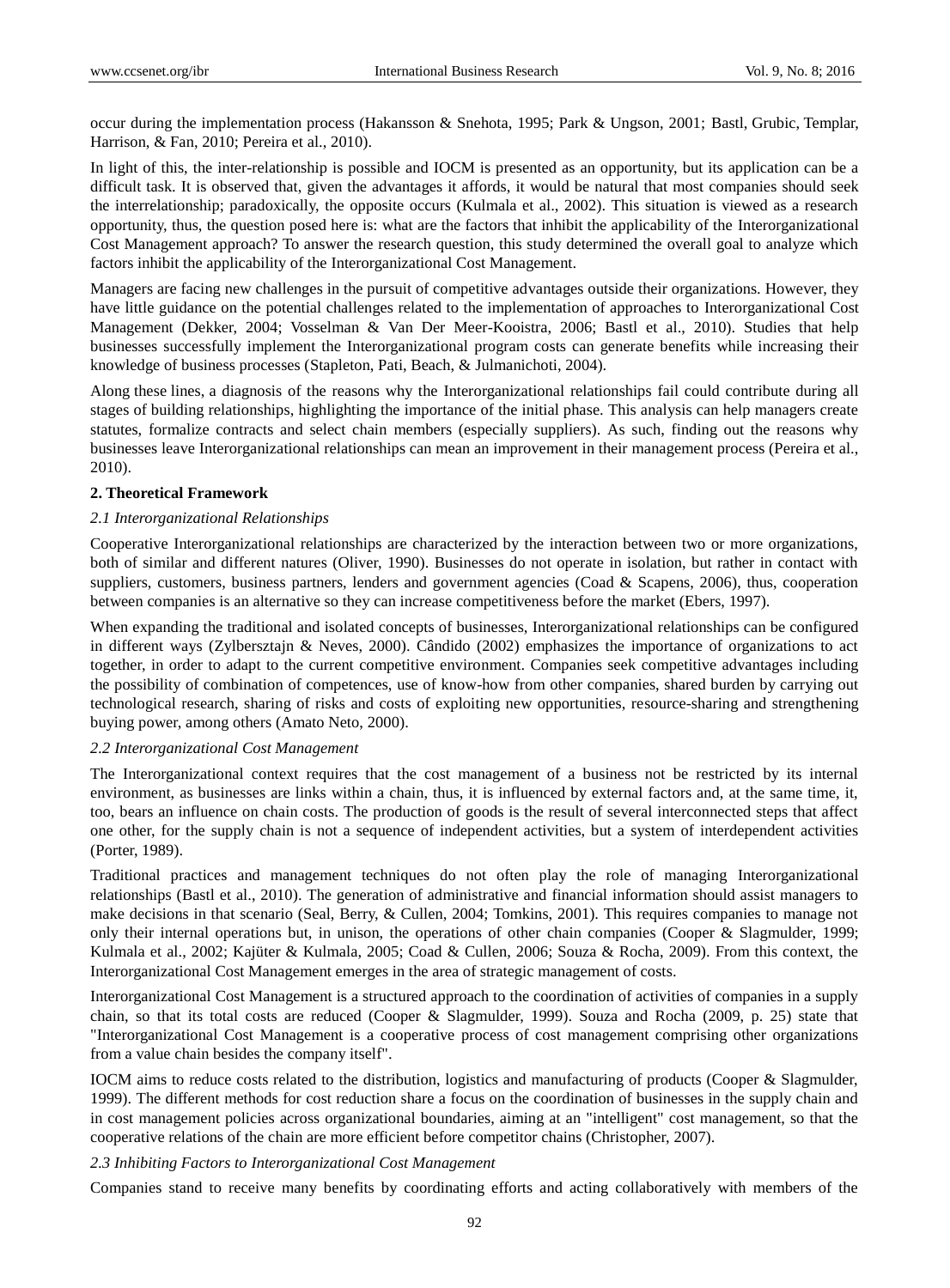supply chain and there are many potential rewards offered justifying the creation of Interorganizational networks (Cooper & Slagmulder 1999). However, many problems can occur during this process, which can make it difficult or impossible to achieve the goals aspired by companies.

Failures in Interorganizational relationships are recurrent and many companies are far too optimistic about the prospect of benefits when they begin in a coordination of efforts with others (Hakansson & Snehota, 1995). This coordination can cause conflicts – common in relationships of this type –, which pose difficulties to obtaining positive results.

Bastl et al. (2010), aimed to point out the factors that inhibit the implementation of Interorganizational cost management approaches, among other goals. According to the authors, their study was the first to systematically address the inhibiting factors in the implementation of cost management approaches within the Interorganizational scope systematically. The study revealed the complexity of inhibiting factors involved in the implementation of approaches, in addition to demonstrating the interdisciplinarity of the topic.

Farias (2016) aimed to identify, in the literature, the factors and situations that inhibit the applicability of the Interorganizational Cost Management approach. In a general way, the study analyzed 35 academic studies that show the difficulties faced by companies to manage costs in a cooperative manner. The author identified 25 inhibiting factors and classified them into seven distinct groups for the purposes of analysis.

## **3. Methodological Aspects**

The methodological procedures described by Farias (2016) were performed.

First, the field of exploration was delimited, and the databases selected after these steps were followed: (i) the databases which appeared in the *Portal de Periódicos Capes* (501 databases) were selected; (ii) in the field "Knowledge Areas", the "Social Sciences" option was specified, and the sub-area "Business Administration-Public Administration-Accounting" was chosen, which resulted in 73 databases; (iii) the databases were selected to provide "Full Text" (24 databases); and (iv) a selection was made of the databases that allowed searches on "All text fields" and the use of at least two axes by using Boolean expressions. The process resulted in 13 databases: ANNUAL REVIEWS; CAMBRIDGE JOURNALS ONLINE; EMERALD INSIGHT; JSTOR; OECD LIBRARY; SAGE JOURNALS ONLINE; APA PSYCARTICLES; WILEY ONLINE LIBRARY; PROQUEST; WEB OF SCIENCE; SCIENCEDIRECT; SCOPUS; and EBSCO.

In the selected databases, searches were conducted with terms in English, using two axes. Axis 1 contained words whose meaning is similar to "inhibitor", i.e., those words that refer to the idea of "barrier", something that gets in the way or hinders. Axis 2 contained terms related to "Interorganizational cost management".

Searches were formulated with the following keywords combined with the axes: Axis 1 – "inhibit\*" OR "barrier\*" OR "problem\*" OR "disturb\*" OR "difficult\*". Axis 2 – "Interorganizational cost" OR "Interorganizational cost" OR "interorganisational cost" OR "inter-organisational cost".

The searches were conducted in January 2015, selecting the option "all text fields" using the Boolean operator "AND" between the axes, the Boolean operator "OR" between terms, without delimitation of time period.

The search was conducted in the 13 selected databases; however, there were search results in only seven databases (at least one article). The databases that provided the articles were EMERALD INSIGHT; WILEY ONLINE LIBRARY; PROQUEST; WEB OF SCIENCE; SCIENCEDIRECT; SCOPUS; and EBSCO. The search yielded a total of 418 results.

In order to ensure the relevance of the search results, the content was filtered through the following steps: (i) the 418 articles arising from the search were downloaded; however, only 225 articles were fully available and free; (ii) the 225 studies were imported into a bibliographic management software, Mendeley® , which was used to delete 134 repeated or misaligned studies, thus yielding 91 works; (iii) the titles and abstracts were read, and the articles that were not aligned with the search criteria were excluded. In order to be included, a study should: a) address the issue of cost management in the Interorganizational context; b) contribute to the debate about inhibitors and barriers to Interorganizational Cost Management. After filtering, 35 studies were selected to compose the bibliographic portfolio to be analyzed.

Then, the articles were fully read. The reading of each article identified the factors that hampered/hindered Interorganizational Cost Management in each environment, enabling the creation of a report with all the identified factors. Twenty-five factors inhibiting IOMC practices were identified.

Following the phases carried out by Farias (2016), a new search started from the analysis of the references of the works comprising the bibliographic portfolio, with the aim of filling the gaps that might exist after the previous phases. Nineteen more studies were then selected. In total, 54 studies were read and 30 inhibiting factors were identified.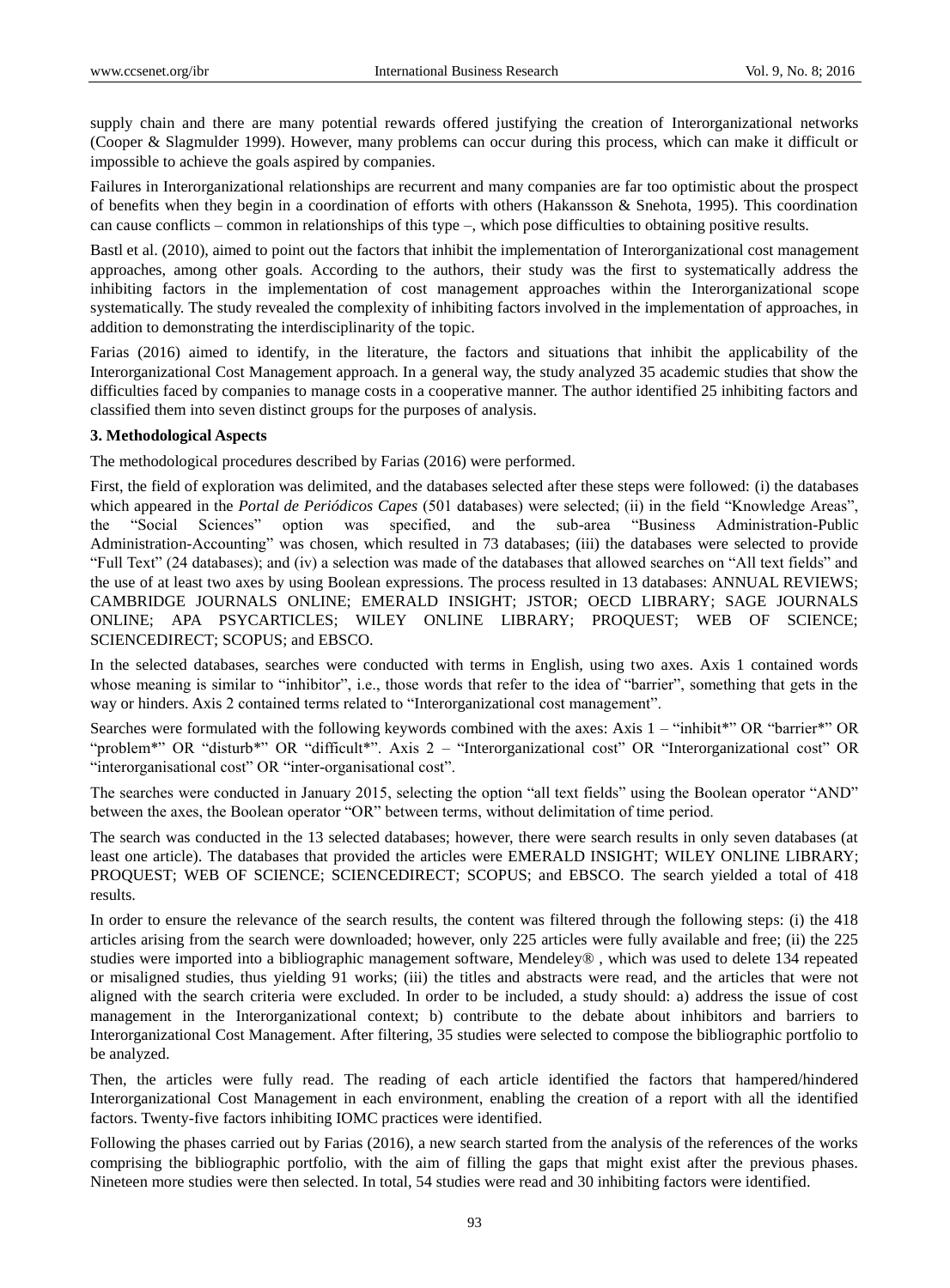In regards to the limitations of the research methods, specifically to the process carried out to identify inhibitors, the following items merit attention: a) the articles were read by a single researcher, which may have caused bias; b) the analyzed literature contains academic papers from a determined time frame (1992 - 2012); over the years, new circumstances may unfold and new inhibiting factors of the IOCM practice may be identified; and c) the use of works from different sources and in different contexts may have allowed the identification of excessively generic and comprehensive factors, without being specific to a certain branch or economic sector.

The possibilities of inhibiting factors found on the IOCM are not limited to those identified in this study. Therefore, the identified inhibiting factors and conclusions and debates on the subject may vary depending on the approach used, the methodology applied, the sector analyzed, the type of Interorganizational relationships, among others.

## **4. Demonstration and Analysis of Results**

Bastl et al. (2010) suggest that the inhibitory factors that affect the cost management approaches among companies should be analyzed in three dimensions, namely: People, Process and Technology. Farias (2016) elected to group the inhibiting factors into seven groups: Corporate Strategy; Integration Between Companies; People; Intra- and Interorganizational Processes; Corporate Training and Education; Conflicts Between Companies; and Lack of Trust Between Companies. Despite the noteworthy, pioneering research emerging in regards to the subject, this study opted to classify the inhibiting factors into three groups distinct from those used by Bastl et al. (2010) and Farias (2016).

For the purposes of the present study, the 30 inhibiting factors identified were divided into three groups which refer to the developmental stages that Interorganizational relationships go through (planning, start of operations and maturation) (Ring & Van de Ven, 1994; Bryson, Crosby, & Stone, 2006; Chen, 2010). Group 1 is formed of inhibiting factors concerning the formation of collaborative relationships and strategies of companies. Group 2 is formed by inhibiting factors concerning the development of processes and construction of relationships. Group 3 is formed by inhibiting factors related to the results, reviews and adjustments that occur in relationships.

### *4.1 Group 1 – Formation of Collaborative Relationships and Strategies of Companies*

Group 1 is formed by inhibiting factors concerning the formation of collaborative relationships and strategies of companies: it refers to the moment when companies identify opportunities and advantages that can get when they act collaboratively with suppliers and customers. At this stage, companies analyze their profiles and strategies and map opportunities and processes that can be put into practice (Miles & Snow, 1992; Rogers, 1995; Stephenson, 2003; Shipilov, Rowley, & Aharonson, 2006).

Table 1 shows the inhibitory factors for the Group 1.

Table 1. Inhibitory factors related the formation of collaborative relationships and strategies of companies

|    | <b>Inhibitors</b>                                                               | <b>Authors</b>                                                                                                                                                                                                                                    |  |
|----|---------------------------------------------------------------------------------|---------------------------------------------------------------------------------------------------------------------------------------------------------------------------------------------------------------------------------------------------|--|
| 1  | Lack of resources to execute the project                                        | Glad and Becker (1995); LaLonde and Pohlen (1996);<br>Nicolini, Tomkins, Holti, Oldman, and Smalley (2000);<br>Stapleton et al. (2004); Kaj üter and Kulmala (2005)                                                                               |  |
| 2  | Differences between companies' strategic plans                                  | Hitt, Dancin, Levitas, Arregle, and Borza (2000);<br>Edelman, Bresnan, Newell, Scarborough, and Swan<br>$(2004)$ ; Ojala and Hallikas $(2007)$                                                                                                    |  |
| 3  | expectations<br>behavior<br>of<br>Different<br>between<br>companies             | Hitt et al. (2000); Kaj üter and Kulmala (2005)                                                                                                                                                                                                   |  |
| 4  | Lack of long-term management goals                                              | Messner and Meyer-Stamer (2000); Ferrin and Plank<br>(2002); Edelman et al. (2004); Möller, Windolph, and<br>Isbruch $(2011)$                                                                                                                     |  |
| 5  | Dependence of mutual learning                                                   | Ellram $(2002b)$ ;<br>Gareth (2005); Thomson<br>and<br>Gurowka (2005)                                                                                                                                                                             |  |
| 6  | Lack of recognition that costing systems are necessary                          | Kulmala et al. (2002); Gupta and Gunasekaran (2004)                                                                                                                                                                                               |  |
| 7  | Lack of interest on the part of the partner companies in<br>sharing information | Munday (1992); LaLonde and Pohlen (1996); Norek<br>and Pohlen (2001); Kulmala (2002); Kulmala et al.<br>$(2002)$ ; Ellram $(2002a)$ ; Cooper and Slagmulder<br>(2003a); Kulmala (2004); Agndal and Nilsson (2008);<br>Windolph and Moeller (2012) |  |
| 8  | Lack of understanding of costs along the chain                                  | LaLonde and Pohlen (1996); Nicolini et al. (2000)                                                                                                                                                                                                 |  |
| 9  | Lack of perception of the value resulting from the<br>relationship              | Cooper and Slagmulder (1999); Cannon and Homburg<br>(2001)                                                                                                                                                                                        |  |
| 10 | Difficulty in defining mutual benefits                                          | Dekker (2003); Kaj üter and Kulmala (2005)                                                                                                                                                                                                        |  |

Source: Survey data (2016).

Analysis of the cost behavior in the chain, project execution and construction of relationships with the members of the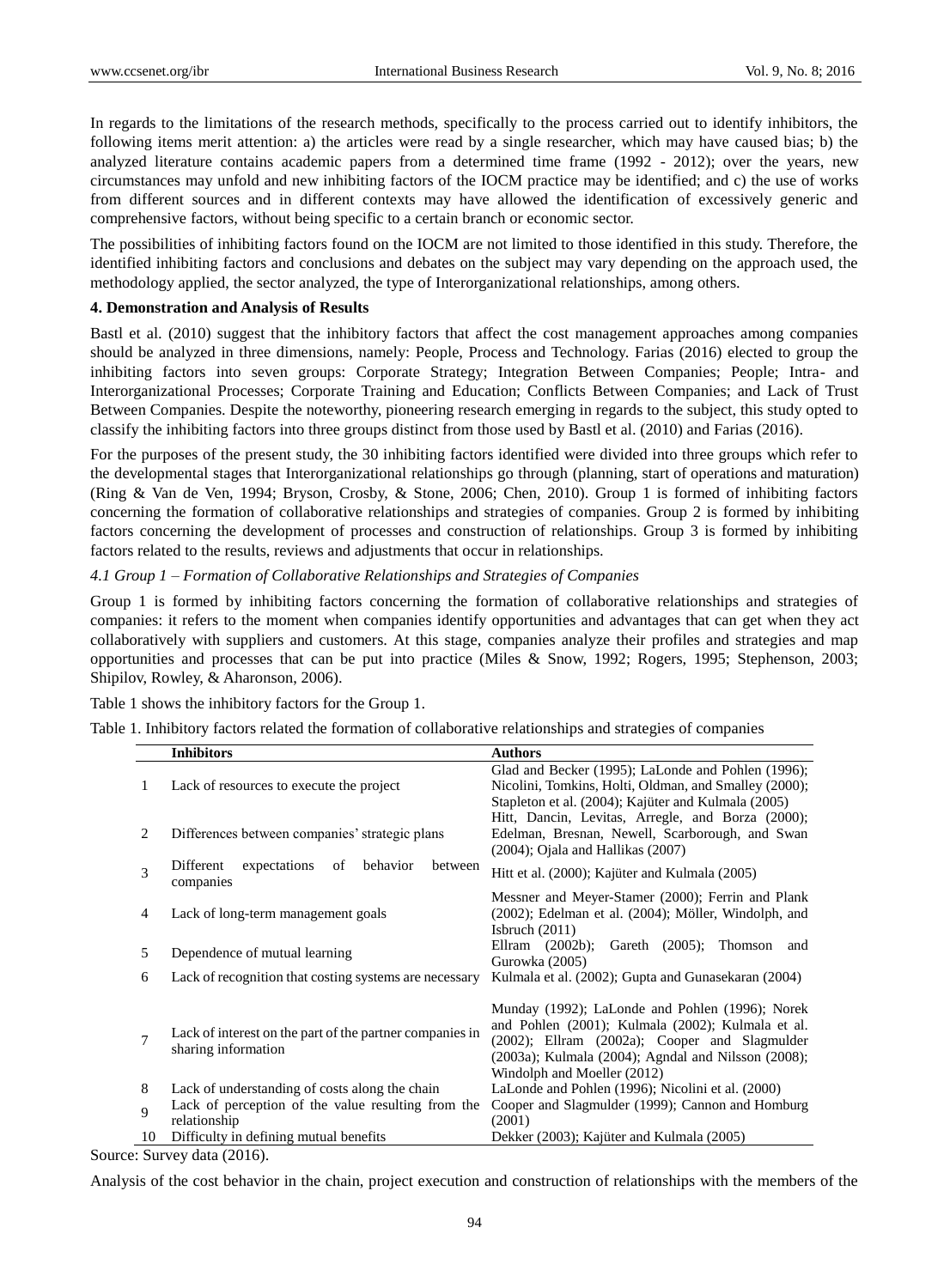chain results in the consumption of financial resources that include, for example, labor, facilities, utilities, materials, among others, so, the lack of resources to execute the project<sup>1</sup> could be a barrier to IOCM (LaLonde & Pohlen, 1996; Stapleton et al., 2004). Besides the initial costs, upgrading accounting systems and maintaining relationships can require significant effort and resources (Kajüter & Kulmala, 2005). The importance of analyzing not only the financial condition of the company, but also the other members of the chain is emphasized (Kajüter & Kulmala, 2005).

One of the barriers to the success of coordinated actions are the differences between companies' strategic plans (Hitt et al., 2000). An understanding of the goals of partners and a compatibility with the same can improve the performance of the chain, otherwise, differences may result in conflicting relationships (Hitt et al., 2000). Before companies formalize any agreement, they may use standards and criteria for the selection of partners, analyzing the compatibility of goals and expectations (Hitt et al., 2000; Cooper & Slagmulder, 1999).

This situation can be a barrier to Interorganizational Cost Management, so that the exchange of information and coordinated actions may be damaged (Edelman et al., 2004). Kajüter and Kulmala (2005) emphasize the importance of questioning how each party wishes to behave prior to entering into a partnership. Different expectations of behavior between companies, that is, the difference between the behavior that managers believe they would have in a possible joint action, and the expectation that they have in relation to their potential partners, could be a significant limiting factor in the implementation of IOCM (Kajüter & Kulmala, 2005).

Companies need to signal, in a credible manner, their intentions to continue the long-term relationship when seeking to implement the IOCM (Messner & Meyer-Stamer, 2000; Edelman et al., 2004; Möller et al., 2011). It is understood that a lack of long-term management goals could be a barrier to the approach. Being aware of the effort that exists to build the relationships and the existing delay in building trust between companies, co-coordinated management will have better results if there are long-term prospects (Ferrin & Plank, 2002), since a commitment to long-term cost savings develops confidence between the members of the supply chain (Kajüter & Kulmala, 2005).

Companies use the strategy of cooperation networks in order to increase their benefits however, sometimes they ignore that relations are not always synonymous with good results (Gareth, 2005). One factor that inhibits Interorganizational relationship in the long run is the fact that the partners, as they learn what others know, tend to break relations (Gareth, 2005). The partner's know-how learning can make that relationship unnecessary, leading companies leave the cooperative relationship. Thus, the dependence of mutual learning is a barrier to IOCM.

The company and its partners need to be aware of the importance of costing systems and the information generated by them. Lack of recognition that costing systems are necessary is a barrier to IOCM (Kulmala et al., 2002; Gupta & Gunasekaran, 2004). If the company has no information on the costs available for internal use, it is impossible to share with other companies. The willingness to share information is not enough, thus, the company should assess its capacity to produce such information, since it is required a lot of work to develop costing systems (Kulmala et al., 2002).

Cooper and Slagmulder (2003a) and Kulmala (2004) explain that the relationship between buyers and suppliers must be based on confidence and great information sharing, however, companies might not be willing to share information in light of uncertainty. According to the authors, there are two measures that help reduce uncertainty, namely: the increased amount of information shared – in both directions – and the reduction of transaction processing time. Lack of interest on the part of the partner companies in sharing information can be a barrier to Interorganizational relationship (LaLonde & Pohlen, 1996; Norek & Pohlen, 2001; Kulmala, 2002; Ellram, 2002a).

Suppliers may reject the idea of sharing internal information due to the fear that buyers will use the data to increase the pressure on their profit margins, in an opportunistic fashion (Munday, 1992; Windolph & Moeller, 2012). Even if the initiative to share information occurs by the buyer, the transparency of costs can bring benefits to suppliers (Agndal  $\&$ Nilsson, 2008). In this way, suppliers should be aware that information sharing, in order to conduct a strategic cost management, can bring benefits to the whole chain.

LaLonde and Pohlen (1996) and Nicolini et al. (2000) state that one of the barriers to IOCM is lack of understanding of costs along the chain by companies. Generally, companies initially develop projects and then contact the prices of suppliers who were not involved in the development of the project design.

Companies analyze the continuation, or cancellation, of relationships through the capacity of these to generate demonstrable value to the participants (Cannon & Homburg, 2001). In fact, the reduction of the total value of the product offered to the final consumer is an indicator of the efficiency of Interorganizational relationships, but not the only one. The lack of perception of the value resulting from the relationship between companies is mentioned by Cannon and Homburg (2001) as a factor that may jeopardize the continuity of long-term relationships. The

1

 $1$  In the text, the inhibiting factors are highlighted in bold.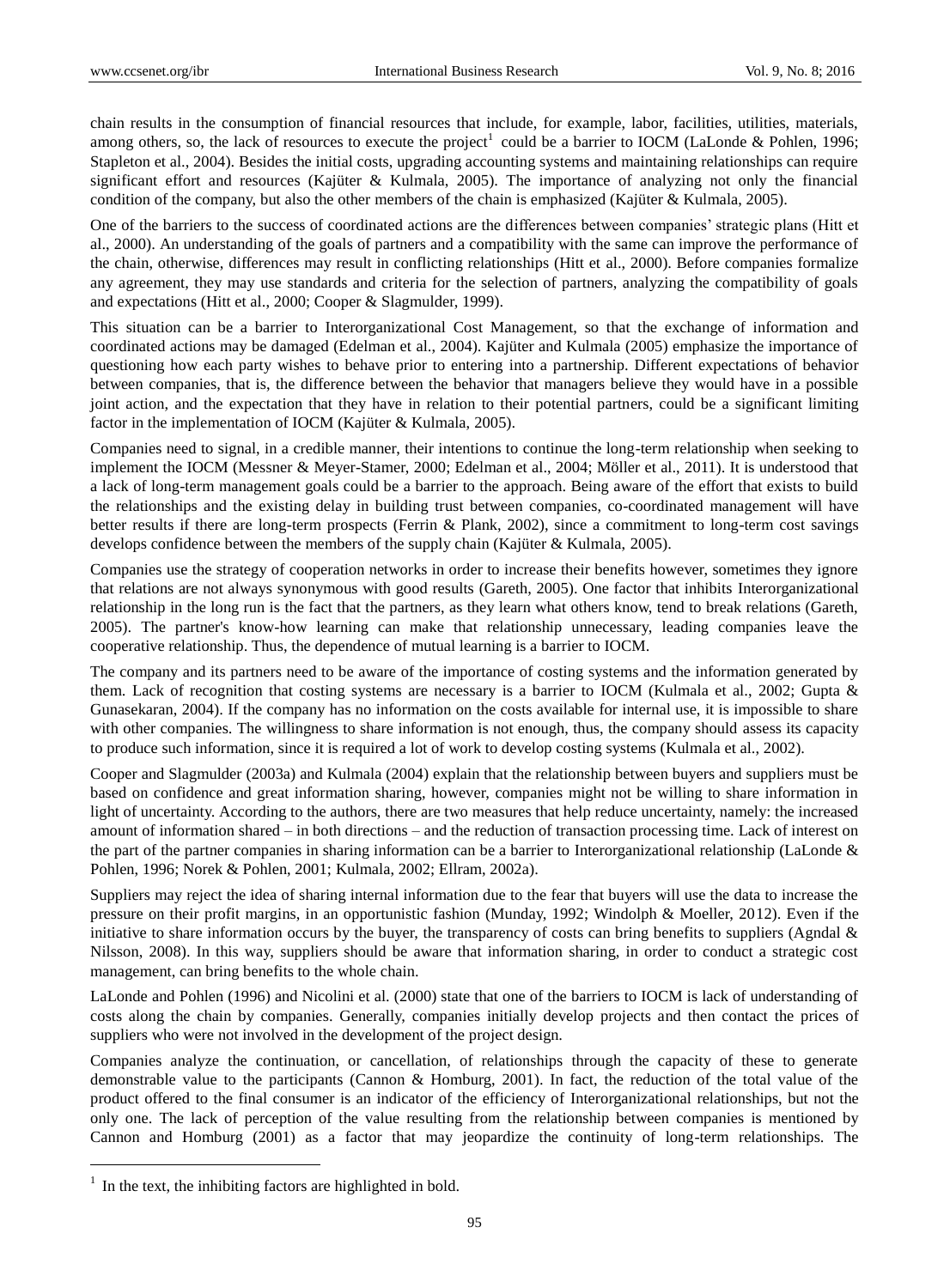measurement of the value creation, or generated intangibles, by the relationships between the companies is a difficult task, and it is their duty to appeal to a variety of perspectives to assess the value creation of relationships (Cannon & Homburg, 2001).

Dekker (2003), Kulmala et al. (2002) and Kajüter and Kulmala (2005) identified issues related to the definition of mutual benefits as inhibitors of the practice of IOCM. They report that relationships and partnerships tend to break when they find difficulty in defining mutual benefits to the parties involved.

# *4.2 Group 2 – Development of Processes and Construction of Relationships*

Group 2 is formed by inhibiting factors related to the development of processes and construction of relationships: the second stage concerns the relationships and processes carried out in order to achieve better results. At this stage, companies increase information sharing, resources and coordinate activities (Oliver, 1990). That is, the moment when planning performed in the early stage is put into practice (Nassimbeni, 1998; Olson, 1999; Prahalad & Ramaswamy, 2004).

Table 2 shows the inhibiting factors for the Group 2.

|  |  |  |  | Table 2. Inhibiting factors related to the development of processes and construction of relationships |  |
|--|--|--|--|-------------------------------------------------------------------------------------------------------|--|
|  |  |  |  |                                                                                                       |  |

|    | <b>Inhibitors</b>                          | <b>Authors</b>                                                   |  |  |
|----|--------------------------------------------|------------------------------------------------------------------|--|--|
| 11 | Lack of trust among the partners in IOCM   | Barney and Hesterly (1996); Dekker (2004)                        |  |  |
|    |                                            | Cooper and Yoshikawa (1994); Ellram and Siferd (1998);           |  |  |
|    |                                            | Messner and Meyer-Stamer (2000); Nicolini et al. (2000);         |  |  |
| 12 | Opportunism                                | Axelsson, Laage-Hellman, and Nilsson (2002); Ellram              |  |  |
|    |                                            | (2002b); Seal et al. (2004); Edelman et al. (2004); Kaj üter and |  |  |
|    |                                            | Kulmala (2005)                                                   |  |  |
| 13 | Lack of incentives to innovate and prosper | Gareth (2005); Pereira et al., 2010                              |  |  |
| 14 | Resistance to change                       | Ellram (1994); Ellram and Siferd (1998); Cokins (1998);          |  |  |
|    |                                            | Axelsson et al. (2002); Lin, Collins, and Su (2001)              |  |  |
| 15 | Lack of management support from members    | Ellram (2002a); Seal et al. (2004); Ellram (2006); Himme         |  |  |
|    | of organizations                           | (2012)                                                           |  |  |
|    | Difficulties in integrating<br>information | Cokins (1998); Cullen, Berry, Seal, Dunlop, Ahmend, and          |  |  |
| 16 | between companies                          | Marson (1999); Ellram (2002a, 2002b); LaLonde (2003);            |  |  |
|    |                                            | Ramos (2004); Mouritsen and Thrane (2006)                        |  |  |
| 17 | Unreliability of internal cost data        | Ellram and Siferd (1998); Milligan (1999); Ellram (2002b)        |  |  |
| 18 | Inadequate level of data sharing           | Munday (1992); Cooper and Slagmulder (1999)                      |  |  |
| 19 | Poor internal availability of data         | Lin et al. (2001); Kulmala et al. (2002); Cokins (2003);         |  |  |
|    |                                            | LaLonde (2003); Kaj üter and Kulmala (2005)                      |  |  |
|    |                                            | LaLonde and Pohlen (1996); Cokins (1998); Cullen et al.          |  |  |
| 20 | Lack of expertise and education programs   | (1999); Nicolini et al. (2000); Kulmala et al. (2002); Ellram    |  |  |
|    | geared towards employees                   | (2002b); Ramos (2004); Seal et al. (2004); Thomson and           |  |  |
|    |                                            | Gurowka (2005); Himme (2012)                                     |  |  |

Source: Survey data (2016).

Lack of trust among the partners in IOCM is seen as an inhibiting factor to the practice (Barney & Hesterly, 1996; Cooper & Slagmulder, 1999; Dekker, 2004). Cooper and Slagmulder (1999) explain that trust is the foundation of IOCM and that, once the activities begin, it should receive the necessary adjustments to its long-term maintenance. Dekker (2004) explains that even for companies that have a willingness to share information, confidence tends to be weakened when there are risks in transactions. The larger the uncertainty in agreements and partnerships, the more control mechanisms will be needed, such as the use of contracts, which increases the complexity of the relationships (Barney & Hesterly, 1996).

Messner and Meyer-Stamer (2000) explain that opportunism is a recurrent problem in relationships. The authors consider that cooperative relationships must be based on trust among members, but even loyal members can sometimes be deceived by the partners during negotiations. The opportunistic characteristic in an Interorganizational relationship appears when one of the companies operates exclusively in pursuit of their own interests and violates rules established between the parties (Williamson, 1985). Opportunism is the breaking of agreements, standards and principles governing an Interorganizational relationship (Edelman et al., 2004), and the pursuit of exclusively individual interests when the company has cooperation agreements with others, it is unacceptable (Cooper & Yoshikawa, 1994; Ellram & Siferd, 1998; Dekker, 2003, Kajüter & Kulmala, 2005).

Another barrier to the continuity of Interorganizational relationships is the lack of incentives to innovate and prosper (Gareth, 2005). A partnership between companies can insulate them from external pressure and can make them less efficient, that is, the lack of external pressures could cause the chain links to weaken. For example, according to Pereira et al., 2010, companies operating in cartel are protected from the pressures of competition, thus the excessive protection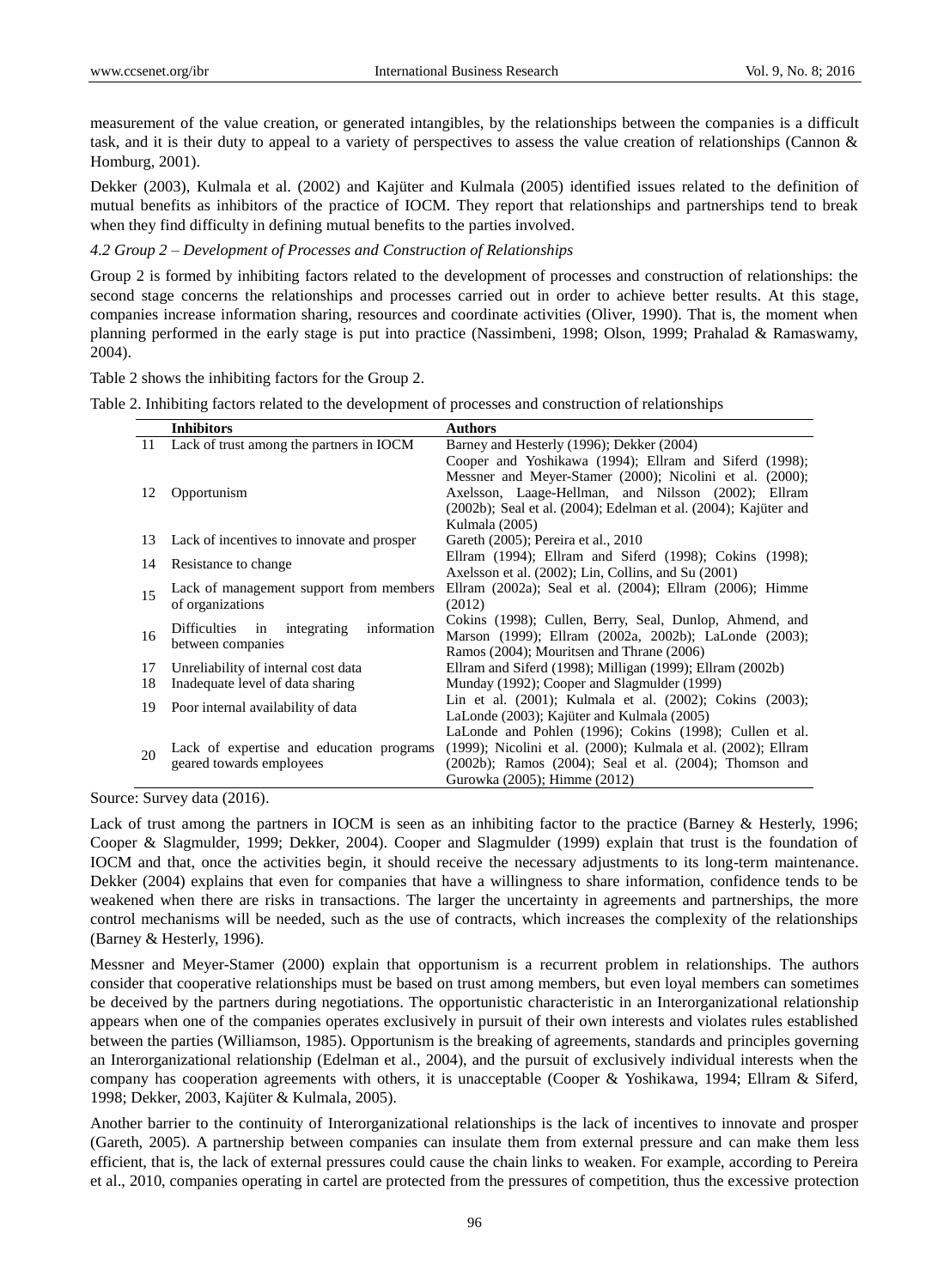can cause them to fail to innovate and prosper, rendering them less efficient.

Implemented models of Interorganizational Cost Management create new scenarios, requiring new behaviors by the members of the organizations, so whenever an organization tries to change its operations, the nature and extent need to be discussed with employees (Ellram & Siferd, 1998). The change in the organizational behavior refers not only to the matter of designing management systems, but rather be a systematic effort (Cokins, 1998; Axelsson et al., 2002). The flexibility to change is an important factor for the successful implementation of management programs, thus, resistance to change by members of organizations may be a barrier to the success of IOCM (Ellram, 1994; Ellram & Siferd, 1998; Cokins, 1998; Axelsson et al., 2002; Lin et al., 2001).

Employees need to be encouraged to participate in all levels of the cost reduction process (Himme, 2012), since the lack of management support from members of organizations impairs the cost management (Seal et al., 2004). Companies should evaluate if managers are supported by the company's members in seeking ways to build interest in reducing costs.

Another factor that inhibits the success of IOCM are the difficulties in integrating information between companies (Cokins, 1998; LaLonde, 2003; Ramos, 2004). Ramos (2004) explains that the process of cooperation between businesses, new characteristics arise, such as increased complexity and the need to work in and outside of organizational boundaries; so, to work collaboratively requires the use of external data to the company, this requires the integration of such information.

It is important that the company's buying team be able to communicate with the internal team of suppliers, because without the support of specialists from the suppliers, the analysis may be too complex and time-consuming (Cullen et al., 1999; Ellram, 2002a, 2002b). It is expected that companies have the ability to adapt their technologies and integrate the external environment to themselves to enable the exchange of information and the application of Interorganizational Cost Management. Nevertheless, taking decisions based on information transferred by other companies can be risky, as organizations can share incorrect data "without knowing" even believing that their costing systems are efficient and provide reliable information (Milligan, 1999; Ellram, 2002b; Cokins 2003).

Milligan (1999) and Ellram (2002b) emphasize the importance of credibility of the numbers reported to the success of strategic cost management. The authors explain that the credibility of the numbers happens when all key members of the chain agree on how the figures are calculated, that is, the criteria applied. The numbers must be determined and calculated by a reliable source in order to avoid mistakes and manipulation of data (Ellram & Siferd, 1998; Ellram, 2002b). Unreliability of internal cost data can be seen as a barrier to the success of IOCM, since management decisions are based on these (Ellram & Siferd, 1998; Milligan 1999; Ellram, 2002b).

Munday (1992) indicates that when the shared data is used in a constructive manner, not just to pressure the margins of suppliers, the occurrence of efficient cooperation is possible. In fact, cost data, previously used only for internal report purposes, can now provide information to external partners. However, there is often inadequate level of data sharing between the companies, which can be a barrier to IOCM (Munday, 1992). In addition, poor internal availability of data is also pointed out as an obstacle to the approach (Kulmala et al., 2002; Cokins 2003; LaLonde, 2003; Kajüter & Kulmala, 2005).

Lin et al. (2001) explain that a perfect costing system would trace all costs and activities of companies. Hundreds, even thousands, of transactions take place in a company every day, and there are activities that can only be identified and measured with significant effort of the company, which can lead to a benefit not worth its own costs. The author emphasizes that managers have to understand that the availability of internal data is a reality and that companies need to evaluate if this issue does not jeopardize the interrelationship.

Ramos (2004) points out that when the company seeks to strengthen the relationship with its suppliers, a new context arises. The environment becomes more complex; the necessity to coordinate the activities of accounting with those of logistics emerges; a need to work across organizational boundaries grows, and a drive to create new management systems, among others, comes to the forefront. In this situation, companies must evaluate if the department responsible for cost management has the competence necessary to fulfill the duties of the new context (Cokins, 1998; Cullen et al., 1999; Ramos, 2004).

Kulmala et al. (2002) explain that companies need to evaluate whether the relationships with suppliers are beneficial for their business or not. This way, they can calculate the amount of cost reduction that relationships will offer them. Toward this end, they need to have a clear understanding of cost behavior so that their analysis can illustrate whether the relationship is beneficial or not.

In order to prepare employees for the cost reduction programs, companies must provide training and education to describe the changes that may occur (Himme, 2012). Thus, the lack of expertise and education programs geared towards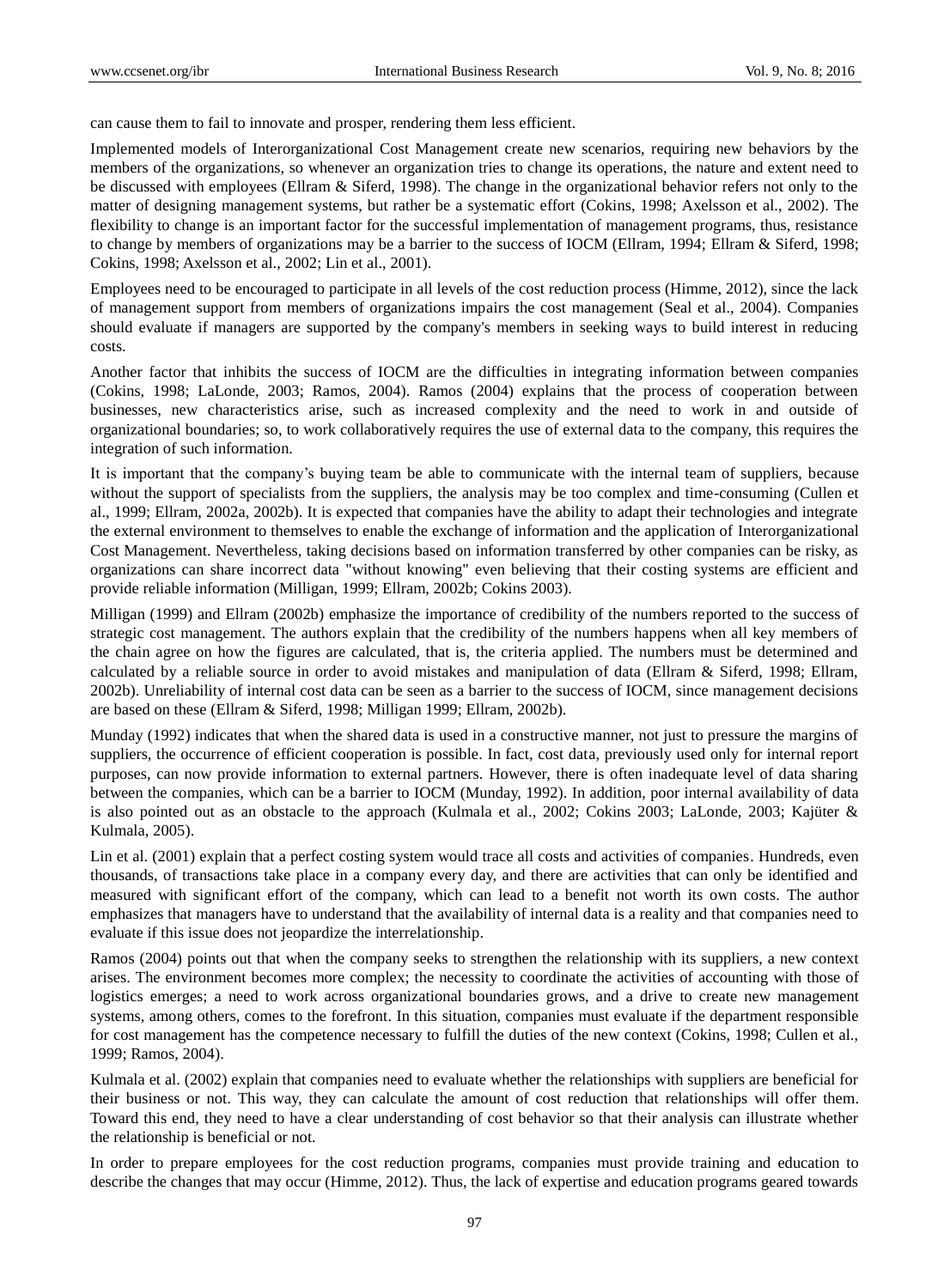employees regarding the IOCM are regarded as barriers to the success of the approach (LaLonde & Pohlen, 1996; Cokins, 1998; Cullen et al., 1999; Nicolini et al., 2000; Kulmala et al., 2002; Ellram, 2002b; Ramos, 2004; Seal et al., 2004; Thomson & Gurowka, 2005; Himme, 2012).

### *4.3 Group 3 – Results, Reviews and Adjustments that Occur in Relationships*

Group 3 is formed by inhibiting factors related to the results, reviews and adjustments that occur in relationship. The third stage refers to the moment when companies receive the initial results and then have the capacity to evaluate if the relationships brought benefits, and if the planning and initial goals have been achieved, so they can make the necessary adjustments to keep the relationships, if necessary (Miles & Snow, 1992; Stephenson, 2003).

Table 3 shows the inhibiting factors for Group 3.

Table 3. Inhibitory factors related to the results, reviews and adjustments that occur in relationships

|    | <b>Inhibitors</b>                          | <b>Authors</b>                                                                                                                  |  |
|----|--------------------------------------------|---------------------------------------------------------------------------------------------------------------------------------|--|
| 21 | Imbalance between short-term and long-term | Park and Ungson (2001); Edelman et al. (2004); Pereira et al.                                                                   |  |
|    | gains                                      | (2010)                                                                                                                          |  |
| 22 | Uneven distribution of benefits            | Cooper and Yoshikawa (1994); Cooper and Slagmulder<br>(1999); Kulmala (2004); Kajüter and Kulmala (2005);<br>Christopher (2007) |  |
| 23 | Poorly prepared IOCM model design          | Waeytens and Bruggeman (1994); Cokins (1998, 2003);<br>Gareth (2005)                                                            |  |
| 24 | Highly complex IOCM systems                | Cokins (1998); Messner, Meyer-Stamer (2000); Kaplan and<br>Anderson (2004)                                                      |  |
| 25 | Inflexibility in IOCM                      | Park and Ungson (2001); Dubois (2003); Gareth (2005)                                                                            |  |
| 26 | Inability to determine market prices       | Cooper and Slagmulder (1999); Nicolini et al. (2000)                                                                            |  |
| 27 | Loss of customer focus                     | Cokins (1998); Lin et al. (2001); Himme (2012)                                                                                  |  |
| 28 | Unfulfilled initial goals                  | Ebers (1997); Wegner and Padula (2010); Pereira, Venturini,<br>Wegner, and Braga (2010)                                         |  |
| 29 | Constant conflicts                         | Ebers $(1997)$ ; Ariño and De La Torre $(1998)$ ; Messner,<br>Meyer-Stamer (2000); Kajüter and Kulmala (2005); Lui<br>(2009)    |  |
| 30 | Lack of regular performance reviews        | Cooper and Slagmulder (1999); Gareth (2005)                                                                                     |  |

Source: Survey data (2016).

Pereira et al., 2010 explain that the imbalance between short-term and long-term gains can be an inhibiting factor of the Interorganizational relationship. According to the authors, the partner companies are generally geared for the short term and the involved parties feel motivated to explore and achieve benefits quickly. However, if the partners are far too oriented to the long term, their motivation to maintain the relationship can weaken. It is thus important that the parties determine the balance between the benefits in the short and long term, in order to avoid demotivation and the erosion of the relationship.

Another obstacle to Interorganizational relationships is the uneven distribution of benefits (Cooper & Yoshikawa, 1994; Cooper & Slagmulder, 1999; Kulmala, 2004). Companies tend not to want to cooperate and share cost information when the benefits are not shared fairly. Christopher (2007) points out that this does not mean that the benefits should be shared equally, but that those involved are in agreement and pleased with the benefits concerning each one.

Kajüter and Kulmala (2005) explain that there is no general rule on how the benefits generated by the inter-relationship should be shared, which is justified by the fact that situations vary from case to case. Consequently, a variety of contracts has arisen, for example, the equitable sharing of benefits and the granting of benefits only for the supplier – which in turn commits not to increase the price of their products –, among others (Kaj üter & Kulmala, 2005).

Waeytens and Bruggeman (1994) point out that problems in the design of models related to cost management can hamper companies from being able to determine their costs correctly and, as a result, deter collaboration with other members of their chain. A poorly prepared IOCM model design, with poorly formulated activities, which does not illustrate the real cost of the company's activities, is seen as a barrier to IOCM (Cokins, 1998, 2003; Kaplan & Anderson, 2004; Gareth, 2005). A project poorly developed from the onset is a factor that can lead to an unsuccessful partnership (Waeytens & Bruggeman, 1994; Cokins, 1998).

Kaplan and Anderson (2004) warn that highly complex IOCM systems can inhibit their applicability. The models implemented by companies tend to evolve while they learn more about the variety and complexity of their processes, applications, suppliers and customers. In order to increase the accuracy and details of the information, the models may become too complex, including the sharing of unnecessary information (Cokins, 1998; Messner & Meyer-Stamer, 2000; Kaplan & Anderson, 2004). The simpler the system and the more a company understands about the processes from their partners, the greater the potential for implementing the approach (Park & Ungson, 2001; Kajüter & Kulmala, 2005).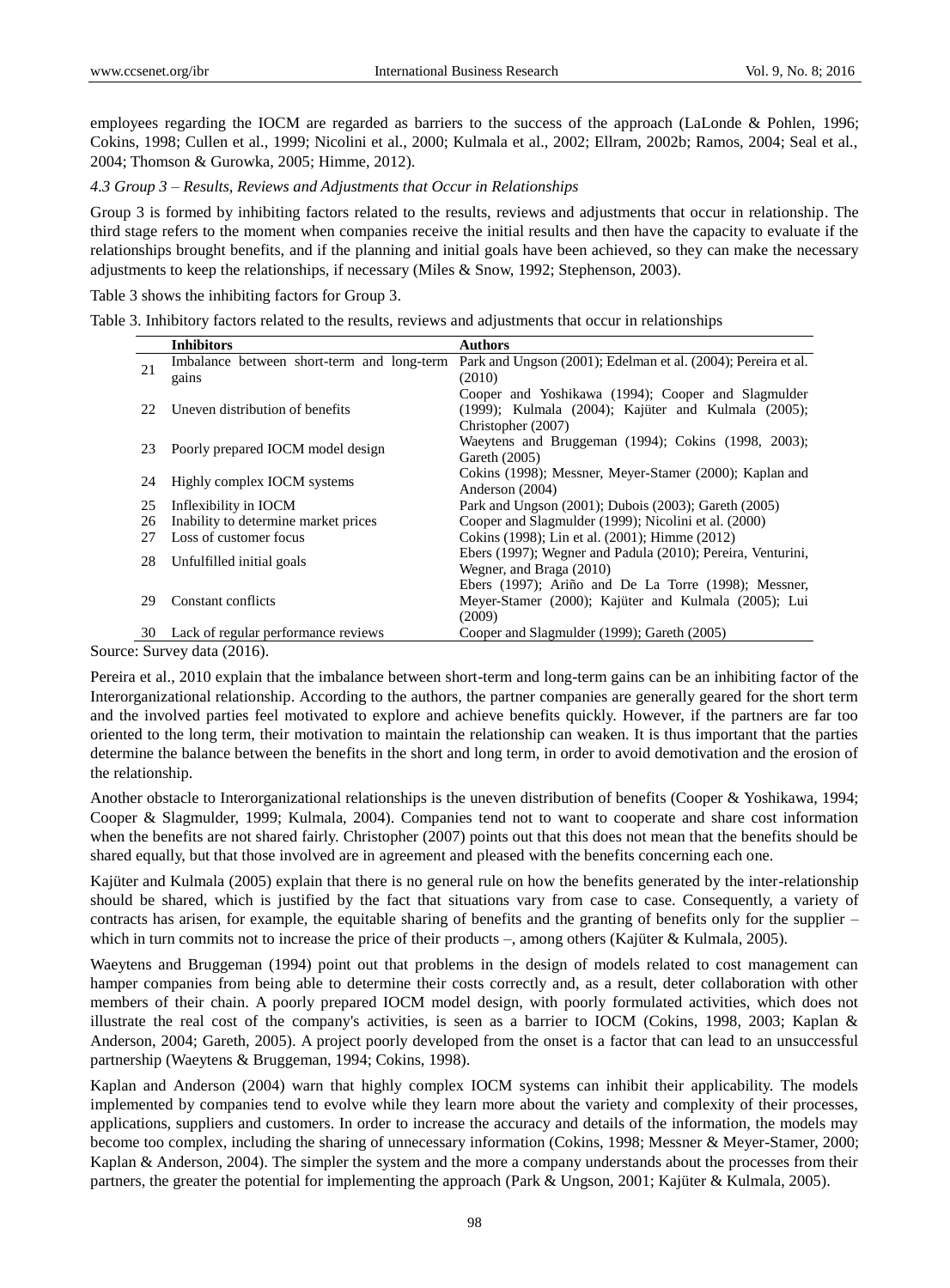While joint management takes place, learning about the behavior of costs succeeds, then, continuous improvements and adjustments in the relationship between companies may occur (Dubois, 2003; Gareth, 2005). Thus, the inflexibility in IOCM can lead to a problematic situation due to the dynamics and development of the needs of both partners. Relationships among companies that are too rigid or too flexible may find it difficult to achieve success (Gareth, 2005). Partners should develop a relationship in which they can mold to the changes that might occur without losing the necessary rigidity to keep the structure as otherwise agreed among the parties (Gareth, 2005).

Nicolini et al. (2000) emphasizes that the inability to determine market prices of products arising from the interrelationships could be a barrier to IOCM. According to the authors, for some products, such as commodities, the determination of prices to consumers is easier, once prices are set by the market, however, companies may have difficulties to determine the prices of other products. There are many factors that managers must consider when determining prices, for example, the price of competitors, customer characteristics, the threat of new entrants, market share, company strategies and the prices of substitute goods, among others. In other words, price determination will be subject to varying influences from companies.

Lin et al. (2001) state that companies should be alert so that there is no loss of customer focus. For the authors, companies must build their relationships based on these, as well as improve profit potential. However, management can become excessively alert to issues related to the costs in a way that they will lose focus on their customers and thus fail to meet their needs. A strategic cost management plan requires thorough planning in order to maintain the focus on the customer, for the work is useless when you lose the focus on them (Cokins, 1998; Himme, 2012).

Ebers (1997) explains that companies join efforts in order to achieve common goals, among others, to reduce costs and develop skills. According to the author, unfulfilled initial goals can lead to dissatisfaction and lack of interest in maintaining relationships. Wegner and Padula (2010) state that the continuation of Interorganizational relationships is conditioned to its ability to achieve the goals set by the companies. Failure to achieve the goals established by an Interorganizational relationship can lead to dissatisfaction and disagreement between the parties, one of the reasons why companies abandon partnerships (Ebers, 1997; Pereira, Venturini, Wegner, and Braga 2010). Furthermore, not achieving the desired initial goals can cause the conflicts, among the companies, to happen more often (Ebers, 1997).

Problems and difficulties are expected in partnerships and conflicts among the parties are a natural component to the development of relationships. Nevertheless, constant conflicts can lead to the end of the relationship (Ebers, 1997; Ariño & De La Torre, 1998; Messner & Meyer-Stamer, 2000; Kajüter & Kulmala, 2005). Lui (2009) explains that relationships can end after the wear caused by conflicts, even if they have begun based on trust, goodwill from the parties, financial resources and commitment.

Gareth (2005) explains that relationships among companies must go through regular reviews, in order to make the necessary adjustments so that companies can overcome their difficulties, once the lack of regular performance reviews is seen as a barrier to a successful IOCM. Excessively stable relationships, which, in turn, do not undergo regular reviews, are also the most vulnerable to meet a definitive end.

Lastly, it bears mentioning that this study does not intend to exhaust the topic, as IOCM inhibitors vary according to the environment in which the companies operate. It is believed that diagnosing the factors that inhibit the success of Interorganizational Cost Management approach, even with the limitations that every study has, it means, in theory, to contribute to the analysis of the factors, and in practice, it means helping managers to minimize the problems that may occur in their companies.

### *4.4 Discussion n*

Bastl et al. (2010) suggest that the inhibitors that affect the cost management approaches between companies should be analyzed in three dimensions, namely: People, Process and Technology. Figure 1 classifies the inhibitors according to these criteria. The numbers in the figure refer to the inhibitors presented in the theoretical framework corresponding to Tables  $1, 2$  and  $3$ .



Figure 1. Inhibitors classified according to their relationship with the dimensions: People, Process and Technology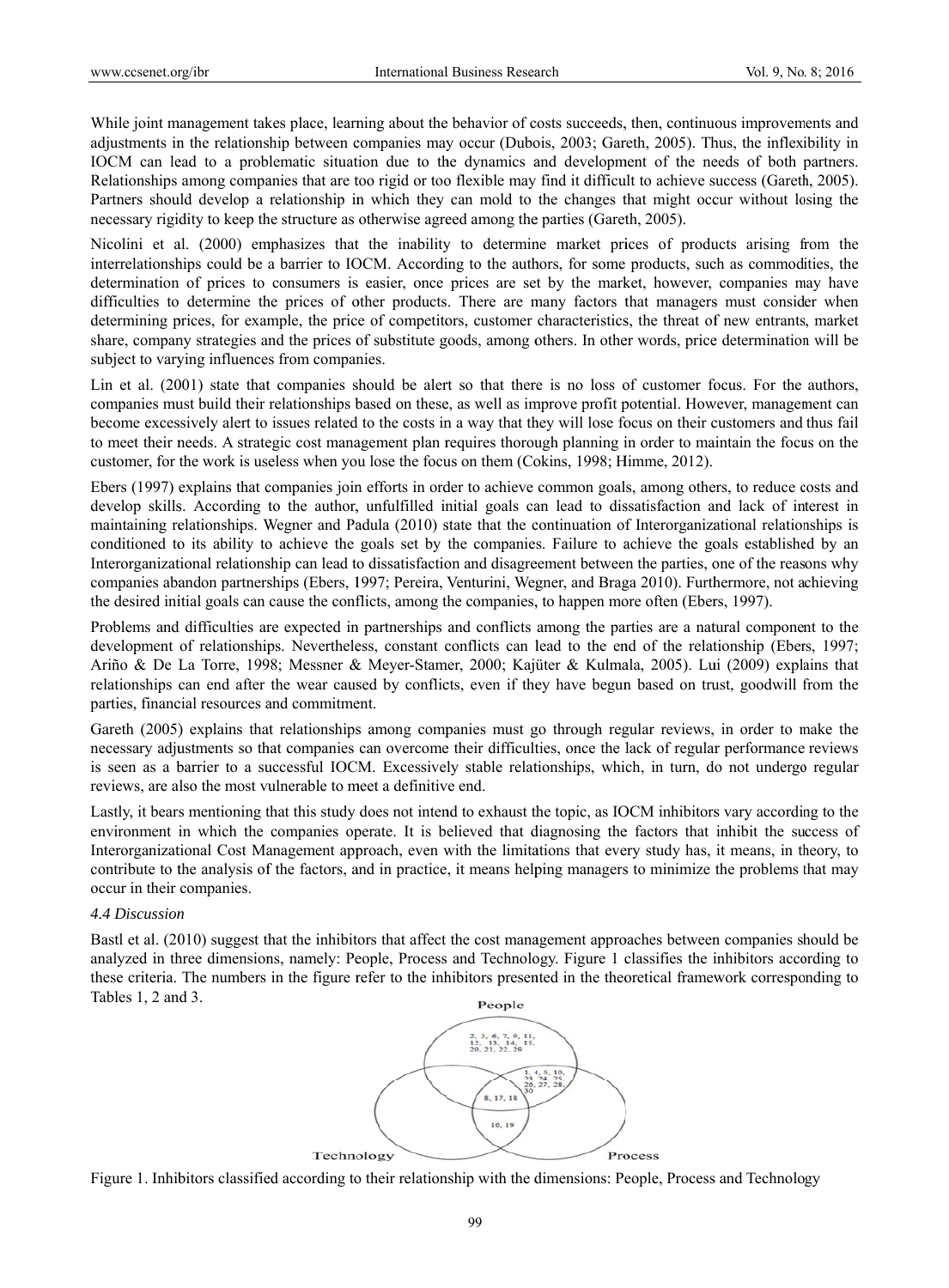Source: Adapted from Bastl et al. (2010)

Upon employing the perspective in Bastl et al. (2010), it can be observed that the predominant inhibitors in the companies surveyed are mainly related to People. This is to say that if Interorganizational efforts are to be successfully undertaken, the first aspect to be worked on are the people, who need to know about the importance of vision processes, information sharing, and the establishment of collaborative long-term relationships, in order to improve the performance of all companies and chains they belong to.

The use of technology and automation processes can make organizations more efficient; however, they remain predominantly dependent on actions taken by people. Companies can make specific investments in different sectors, such as technology and operational processes, so logically investments in the apprenticeship of employees can improve the organization as a whole (Barney & Hesterly, 1996). Some behaviors, such as opportunism, resistance to change processes, lack of interest in supporting new projects, disloyalty to other companies, among others, may reflect and trigger other inhibiting factors that interfere with the success of IOCM.

Applying the classification used in this study, Table 4 shows a model which represents all identified inhibiting factors.

Table 4. Inhibitors identified in this study

|                                     | Stage 1                                                                                                                                                                                                                                                                                                                               | Stage 2                                                                                                                                                                                                                                                                          | Stage 3                                                                                                                                                                                                                                     |
|-------------------------------------|---------------------------------------------------------------------------------------------------------------------------------------------------------------------------------------------------------------------------------------------------------------------------------------------------------------------------------------|----------------------------------------------------------------------------------------------------------------------------------------------------------------------------------------------------------------------------------------------------------------------------------|---------------------------------------------------------------------------------------------------------------------------------------------------------------------------------------------------------------------------------------------|
| People                              | Differences between companies'<br>strategic plans<br>Different expectations of behavior<br>between companies<br>Lack of recognition that costing<br>systems are necessary<br>Lack of interest on the part of the<br>partner companies in sharing<br>information<br>Lack of perception of the value<br>resulting from the relationship | Lack of trust among the<br>partners in IOCM<br>Opportunism<br>Lack of incentives to innovate<br>and prosper<br>Resistance to change<br>Lack of management support<br>from members of<br>organizations<br>Lack of expertise and<br>education programs geared<br>towards employees | Imbalance between short-term<br>and long-term gains<br>Uneven distribution of<br>benefits<br>Constant conflicts                                                                                                                             |
| People - Process                    | Lack of resources to execute the<br>project<br>Lack of long-term management<br>goals<br>Dependence of mutual learning<br>Difficulty in defining mutual<br>benefits                                                                                                                                                                    |                                                                                                                                                                                                                                                                                  | Poorly prepared IOCM model<br>design<br>Highly complex IOCM<br>systems<br>Inflexibility in IOCM<br>Inability to determine market<br>prices<br>Loss of customer focus<br>Unfulfilled initial goals<br>Lack of regular performance<br>reviews |
| People –<br>Process –<br>Technology | Lack of understanding of costs<br>along the chain                                                                                                                                                                                                                                                                                     | Unreliability of internal cost<br>data<br>Inadequate level of data<br>sharing                                                                                                                                                                                                    |                                                                                                                                                                                                                                             |
| Technology<br><b>Process</b>        |                                                                                                                                                                                                                                                                                                                                       | Difficulties in integrating<br>information between<br>companies<br>Poor internal availability of<br>data                                                                                                                                                                         |                                                                                                                                                                                                                                             |

Source: Survey data (2016).

Coincidentally, it is observed that the 30 factors are equally divided into three groups: Group 1 is formed of inhibiting factors related to the formation of collaborative relationships and strategies of companies; Group 2, of inhibiting factors related to the development of processes and construction of relationships; and Group 3, of inhibiting factors related to the results, reviews and adjustments that produced by relationships. The groups indicate that inhibitors may be present at all stages of construction of relationships between companies.

As indicated previously, a strong relationship between companies based in stability, cooperation, trust and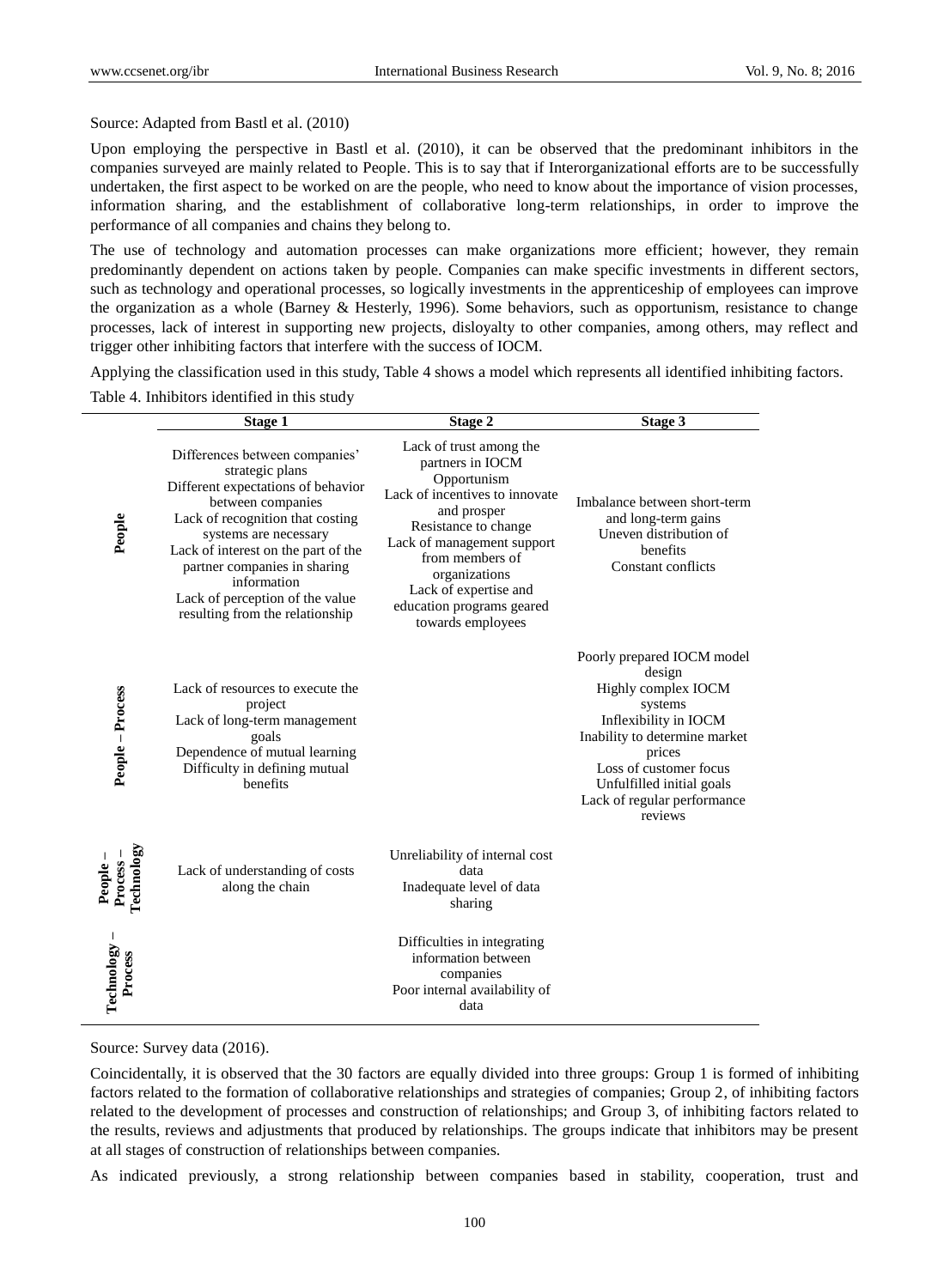interdependence is a necessary component of the implementation of IOCM (Cooper & Slagmulder, 1999; Dekker, 2003, 2004; Kajüter & Kulmala, 2005; Souza & Rocha, 2009; Windolph & Moeller, 2012). Thus, managers cannot ignore the above-mentioned factors at any stage of the construction of relationships with chain members.

An interest in forming strategic partnerships must be accompanied by concerns about the protection of the companies in order to avoid or solve possible problems. The process of development of Interorganizational relationships requires, in most cases, the application of mechanisms to help regulate relationships (Cooper & Slagmulder, 1999; Pereira et al., 2010). These are tools for planning and control used to aid the implementation of IOCM, seeking to hone, control, guide and incentivize the process (Cooper & Slagmulder, 1999, 2003a, 2003b, 2004; Kajüter & Kulmala, 2005; Souza & Rocha, 2009).

Being aware that the inhibitors are present at all stages of relationships, companies must establish rules, specify rights and duties, codes of ethics and a committee that will oversee the completion of stated rules, and use mechanisms to, among other purposes, punish opportunistic behavior (Abbade, 2005; Janowicz-Panjaitan & Noorderhaven, 2009).

As pointed out, there are many factors that influence the applicability of the IOCM, however, the factors may affect the interactions among companies in different ways. The characteristics and nuances of each organization leave them susceptible to factors in different ways. There are many characteristics of the companies that influence the applicability of management approaches, be they intra or Interorganizational in nature (Mintzberg, 1995). After all, the traits of the larger environmnet bear a great deal of influence on the applicability of IOCM (Cooper & Slagmulder, 1999; Souza & Rocha, 2009).

Mintzberg (1995) highlights the following characteristics in particular: a) age and size of the organization; b) technical system (formalization, technical sophistication, operational automation) used for the production of their goods or services; c) environmental characteristics in which the organization operates (dynamics, complexity and sector diversity); and d) power over the organization (considering competitors and suppliers). As such, the study emphasizes the understanding that the environment in which the company operates and its characteristics interfere with the use of management approaches.

#### **5. Conclusions and Recommendations**

The advantages in establishing partnerships with suppliers and customers are many, however, there are countless difficulties and factors which inhibit the relationships that aim to improve performance. The implementation of IOCM may be hampered if companies do not have the internal capabilities to achieve it. In light of this, companies must overcome internal barriers and inefficiencies first, and then undertake Interorganizational efforts.

It is concluded that Interorganizational Cost Management is an interdisciplinary phenomenon and collaborative relationships between suppliers and customers are based on many different factors. The diversity of identified inhibitors (30 factors) confirms the complexity and interdisciplinarity of the phenomenon studied. The application of the IOCM cannot be regarded as a purely technical approach, ruled by technology and management programs alone.

Most identified inhibitors relate to people, their behavior and skills. That is, before the company has well-structured processes and technologies that help in the relationship between suppliers and customers, it needs to develop its human capital. Based on this, it is concluded that, in order for companies to implement IOCM successfully, it is necessary that the people involved in the processes cooperate with the approach.

Inhibitors were found in all stages of building relationships. This suggests that the difficulties and barriers faced by managers are not restricted to a particular time, but rather occur constantly. This study stresses that managers make proactive us of mechanisms to help regulate relationships and resolve potential problems with partners.

It is expected that the identification of inhibitors contributes to reduce the risks related to the implementation of the approach, as well as risks related to the building of relationships. As a general goal, this study sought to contribute by negating the view that there are no risks and problems in the inter-relationship, from the both academy's point of view and that of managers working in the field.

It is suggested that future studies provide continuity for studies related to barriers that hinder coordination of efforts between suppliers and customers. The lack of studies on the subject is seen as a gap in the literature. Another research opportunity is the analysis of the relationship between the inhibitors of IOCM. This calls into question the existence of correlations among factors and how a given inhibiting factor affects another.

Additionally, it is also suggested that studies analyze how the strategic focus and idiosyncrasies of companies interplays with the decision to form partnerships. This analysis allows to discover if there are profiles of companies that are likely to act collaboratively with suppliers and customers. The recommendation is also made that research with an interdisciplinary approach be carried out to study mechanisms to minimize and resolve the difficulties brought by inhibitors. This can assist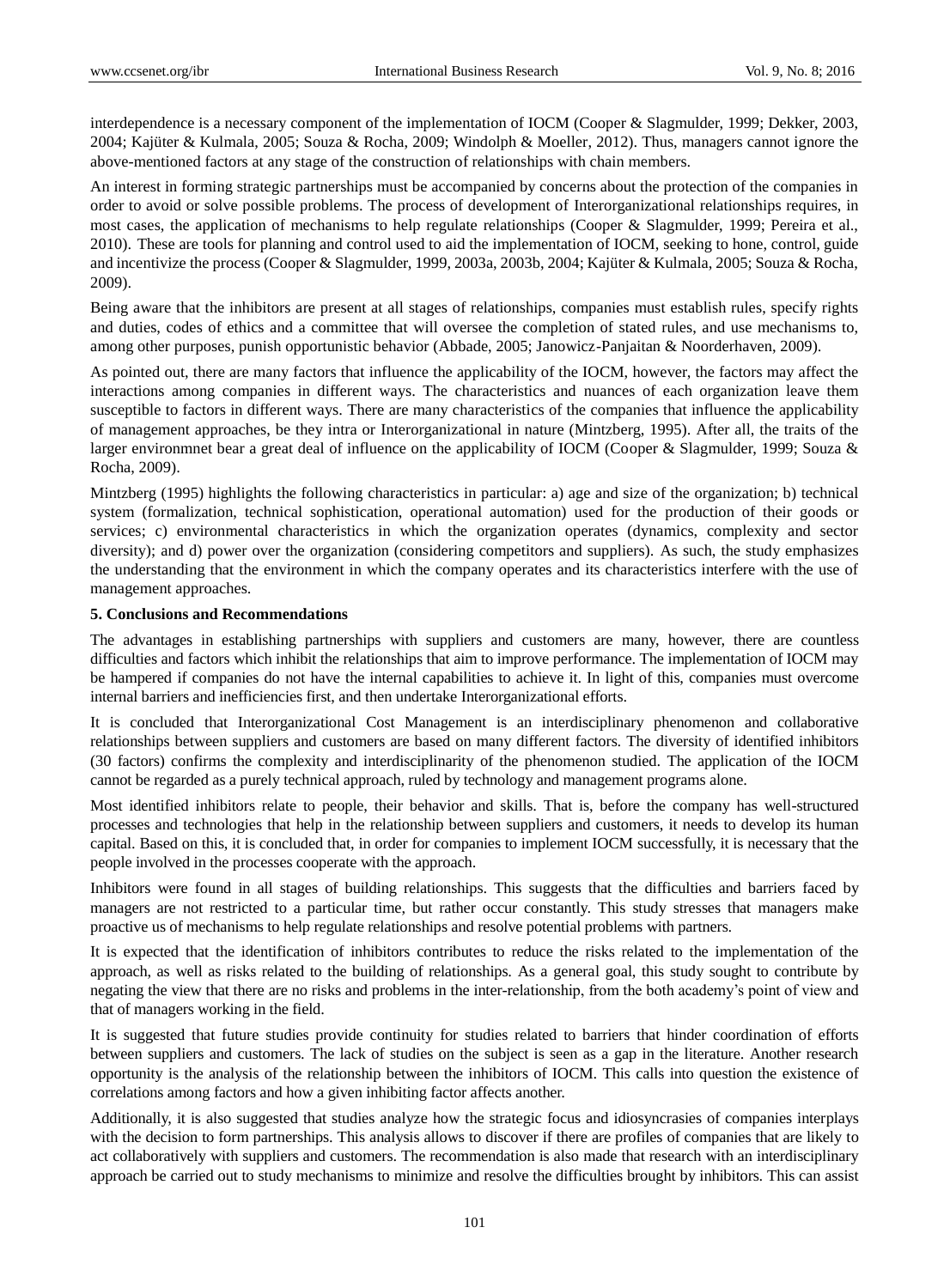in overcoming the difficulties brought about by the larger context in which the company operates.

Finally, it is suggested that studies evaluate if IOCM inhibitors vary according to the location where the companies operate within the supply chain. Thus, it will be possible to identify which factors are common to companies that are closer to raw materials and the companies that are closer to the consumer of the chain's finished product. Along these lines, the study of Interorganizational Cost Management and the challenges encountered in their approach present opportunities for further investigation aimed at developing knowledge about the task of managing costs in an Interorganizational manner.

### **References**

- Abbade, E. B. (2005). *Cooperação interorganizacional na associação londrinense de empresários supermercadistas e no APL têxtil de Goioerê: Uma análise sob a ótica da Teoria dos Custos de Transação*. (Master's thesis, University of Paraná, Curitiba, Brazil). Retrieved fro[m http://zip.net/bksHpw](http://zip.net/bksHpw)
- Agndal, H., & Nilsson, U. (2008). Supply chain decision-making supported by an open books policy. *International Journal of Production Economics*, *116*(1), 154-167. http://dx.doi.org[/10.1016/j.ijpe.2008.08.038](http://dx.doi.org/10.1016/j.ijpe.2008.08.038)
- Amato, N. J. (2000). *Redes de cooperação produtiva e clusters regionais: Oportunidades para as pequenas e médias empresas* (3rd ed.). São Paulo, SP: Atlas.
- Arino, A., & De La, T. J. (1998). Learning from failure: Towards an evolutionary model of collaborative ventures. *Organization Science*, *9*(3), 306-325[. http://dx.doi.org/10.1287/orsc.9.3.306](http://dx.doi.org/10.1287/orsc.9.3.306)
- Axelsson, B., Laage-Hellman, J., & Nilsson, U. (2002). Modern management accounting for modern purchasing. *European Journal of Purchasing & Supply Chain Management*, *8*(1), 53-62. [http://dx.doi.org/10.1016/S0969-7012\(01\)00017-X](http://dx.doi.org/10.1016/S0969-7012(01)00017-X)
- Barney, J. B., & Hesterly, W. (1996). *Organizational economics: Understanding the relationship between organizations and economic analysis* (1st ed.)*.* London, UK: Sage.
- Bastl, M., Grubic, T., Templar, S., Harrison, A., & Fan, I. (2010). Inter-organisational costing approaches: The inhibiting factors. *The International Journal of Logistics Management*, *21*(1), 65-88. <http://dx.doi.org/10.1108/09574091011042188>
- Bryson, J., Crosby, B., & Stone, M. M. (2006). The design and implementation of cross-sector collaborations: Prepositions from the literature. *Public Administration Review, 66*(1), 44-55. <http://dx.doi.org/10.1111/j.1540-6210.2006.00665.x>
- Cândido, G. A. (2002). A formação de redes interorganizacionais como mecanismo para geração de vantagem competitiva e para promoção do desenvolvimento regional: O papel do estado e das políticas públicas neste cenário. *Revista Eletrônica de Administração, 8*(4), 32-47.
- Cannon, J. P., & Homburg, C. (2001). Buyer-supplier relationships and customer firm costs. *Journal of Marketing, 65*(1), 29-43.<http://dx.doi.org/10.1509/jmkg.65.1.29.18136>
- Chen, B. (2010). Antecedents or processes? Determinants of perceived effectiveness of Interorganizational collaborations for public service delivery. *International Public Management Journal, 13*(4), 381-407. <http://dx.doi.org/10.1080/10967494.2010.524836>
- Christopher, M. (2007). *Logística e gerenciamento da cadeia de suprimentos: Criando redes que agregam valor* (2nd ed.)*.* São Paulo, SP: Thomson Learning.
- Coad, A., & Cullen, J. (2006). Inter-organisational cost management: Towards an evolutionary perspective. *Management Accounting Research***,** *17*(4), 342-369[. http://dx.doi.org/10.1016/j.mar.2006.02.003](http://dx.doi.org/)
- Coad, A., & Scapens, R. (2006). Inter-organisational cost management. *Financial Management*, *35*(2), 38-39.
- Cokins, G. (1998). Why is traditional accounting failing managers? *Hospital Material Management Quarterly*, *20*(2), 72-80.
- Cokins, G. (2003). Measuring profits and costs across the supply chain for collaboration. *Cost Management*, *17*(5), 22-29.
- Cooper, R., & Slagmulder, R. (1999). *Supply chain development for the lean enterprise: Interorganizational cost management* (1st ed.). Trenton, NJ: The IMA Foundation for Applied Research.
- Cooper, R., & Slagmulder, R. (2003a). Interorganizational costing: Part 1. *Cost Management, 17*(5), 14-21. Retrieved fro[m http://maaw.info/ArticleSummaries/ArtSumCooperSlagmulder03%281%29.htm](http://maaw.info/ArticleSummaries/ArtSumCooperSlagmulder03%281%29.htm)
- Cooper, R., & Slagmulder, R. (2003b). Interorganizational costing: Part 2. *Cost Management***,** *17*(6), 12-24. Retrieved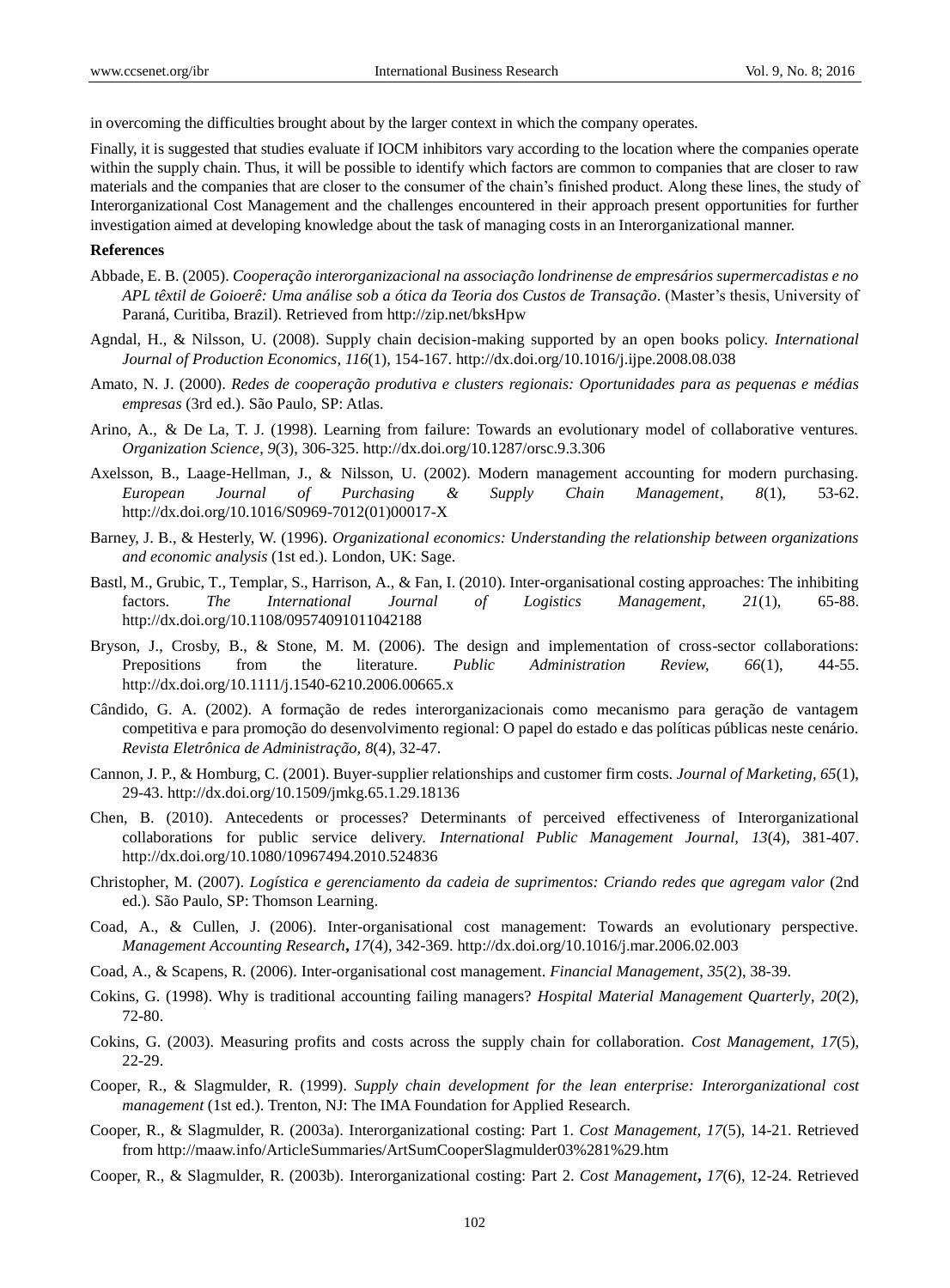fro[m http://maaw.info/ArticleSummaries/ArtSumCooperSlagmulder03%282%29.htm](http://maaw.info/ArticleSummaries/ArtSumCooperSlagmulder03%282%29.htm)

- Cooper, R., & Slagmulder, R. (2004). Interorganizational cost management and relational context. *Accounting, Organizations and Society, 29*(1), 1-26. http://dx.*doi*.org/10.1016/S0361-3682(03)00020-5
- Cooper, R., & Yoshikawa, T. (1994). Interorganizational cost management systems: The case of the Tokyo-Yokohama-Kamakura supplier chain. *International Journal of Production Economics*, *37*(1), 51-62. http://dx.doi.org[/10.1016/0925-5273\(94\)90007-8](http://dx.doi.org/10.1016/0925-5273%2894%2990007-8)
- Cullen, J., Berry, A., Seal, W., Dunlop, A., Ahmend, M., & Marson, J. (1999). Interfirm supply chains: The contribution of management accounting. *Management Accounting*, *77*(6), 30-32.
- Dekker, H. C. (2003). Value chain analysis in interfirm relationships: A field study. *Management Accounting Research, 14*(1), 1-23[. http://dx.doi.org/10.1016/S1044-5005\(02\)00067-7](http://dx.doi.org/10.1016/S1044-5005(02)00067-7)
- Dekker, H. C. (2004). Control of Interorganizational relationships: Evidence on appropriation concerns and coordination requirements. *Accounting, Organizations and Society, 29*(1), 27-49. [http://dx.doi.org/10.1016/S0361-3682\(02\)00056-9](http://dx.doi.org/10.1016/S0361-3682%2802%2900056-9)
- Drucker, P. F. (1997). Toward the new organization. *Executive Excellence, 14*(2), 17-28. <http://dx.doi.org/10.1002/ltl.40619970304>
- Dubois, A. (2003). Strategic cost management across boundaries of firms. *Industrial Marketing Management, 32*(5), 365-374. [http://dx.doi.org/10.1016/S0019-8501\(03\)00010-5](http://dx.doi.org/10.1016/S0019-8501%2803%2900010-5)
- Ebers, M. (1997). *The formation of Interorganizational networks* (1st ed.). London, UK: Oxford University Press.
- Edelman, L., Bresnan, M., Newell, S., Scarborough, H., & Swan, J. (2004). The benefits and pitfalls of social capital: Empirical evidence of two organizations in the United Kingdom. *British Journal of Management***,** *15*(1), 59-69. <http://dx.doi.org/10.1111/j.1467-8551.2004.00406.x>
- Ellram, L. (2002a). Supply management's involvement in the target costing process. *European Journal of Purchasing & Supply Management, 8*(4), 235-244[. http://dx.doi.org/10.1016/S0969-7012\(02\)00019-9](http://dx.doi.org/)
- Ellram, L. (2006). The implementation of target costing in the United States: Theory versus practice. *Journal of Supply Chain Management, 42*(1), 13-26. <http://dx.doi.org/10.1111/j.1745-493X.2006.04201003.x>
- Ellram, L. M. (1994). A taxonomy of Total Cost of Ownership models. *Journal of Business Logistics, 15*(1), 71-191.
- Ellram, L. M. (2002b). *Strategic cost management in the supply chain: A purchasing and supply management perspective*  (1st ed.)[. Phoenix,](https://www.google.com.br/search?biw=1366&bih=659&noj=1&q=phoenix+arizona&stick=H4sIAAAAAAAAAOPgE2LXz9U3KMstUeIAMVKMTSu1ZLOTrfRz8pMTSzLz8_RLi-OLSxJLUq2SEwsySxJzAJRobDU0AAAA&sa=X&ved=0ahUKEwjj9taY6qDKAhWBTZAKHWeUDyEQmxMIiwEoATAS) AZ: CAPS Research.
- Ellram, L. M., & Siferd, S. P. (1998). Total Cost of Ownership: A key concept in strategic cost management decisions. *Journal of Business Logistics, 19*(1), 55-84.
- Farias, R. A. S. (2016). Interorganizational Cost Management study on inhibitor. *International Business Research, 9*(3), 68-78.<http://dx.doi.org/10.5539/ibr.v9n3p68>
- Ferrin, B. G., & Plank, R. E. (2002). Total Cost of Ownership Models: An exploratory study. *Journal of Supply Chain Management, 38*(3), 18-29.<http://dx.doi.org/10.1111/j.1745-493X.2002.tb00132.x>
- Gareth, B. (2005). Perfecting partnerships. *Professional Engineering*, *17*(21), 34-44.
- Glad, E., & Becker, H. (1995). *Activity-Based Costing and management* (1st ed.)*.* New York, NY: Wiley.
- Gupta, K. M., & Gunasekaran, A. (2004). Costing in new enterprise environment: A challenge for managerial accounting researchers and practitioners. *Managerial Accounting Journal, 20*(4), 337-357. <http://dx.doi.org/10.1108/02686900510592034>
- Hakansson, H., & Snehota, I. (1995). *Developing relationships in business networks* (1st ed.)*.* London, UK: Routledge.
- Himme, A. (2012). [Critical success factors of strategic cost reduction.](https://ideas.repec.org/a/spr/metrik/v23y2012i3p183-210.html) *[Metrika,](https://ideas.repec.org/s/spr/metrik.html) 23*(3), 183-210. <http://dx.doi.org/10.1007/s00187-012-0157-8>
- Hitt, M. A., Dancin, M. T., Levitas, E., Arregle, J., & Borza, A. (2000). Partner selection in emerging and developed market contexts: Resource-based and organizational learning perspectives. *Academy of Management Journal, 43*(3), 449-467.<http://dx.doi.org/10.2307/1556404>
- Janowicz-Panjaitan, M., & Noorderhaven, N. G. (2009). Trust, calculation, and interorganizacional learning of tacit knowledge: An organizational roles perspective. *Organization Studies, 30*(10), 1021-1044. <http://dx.doi.org/10.1177/0170840609337933>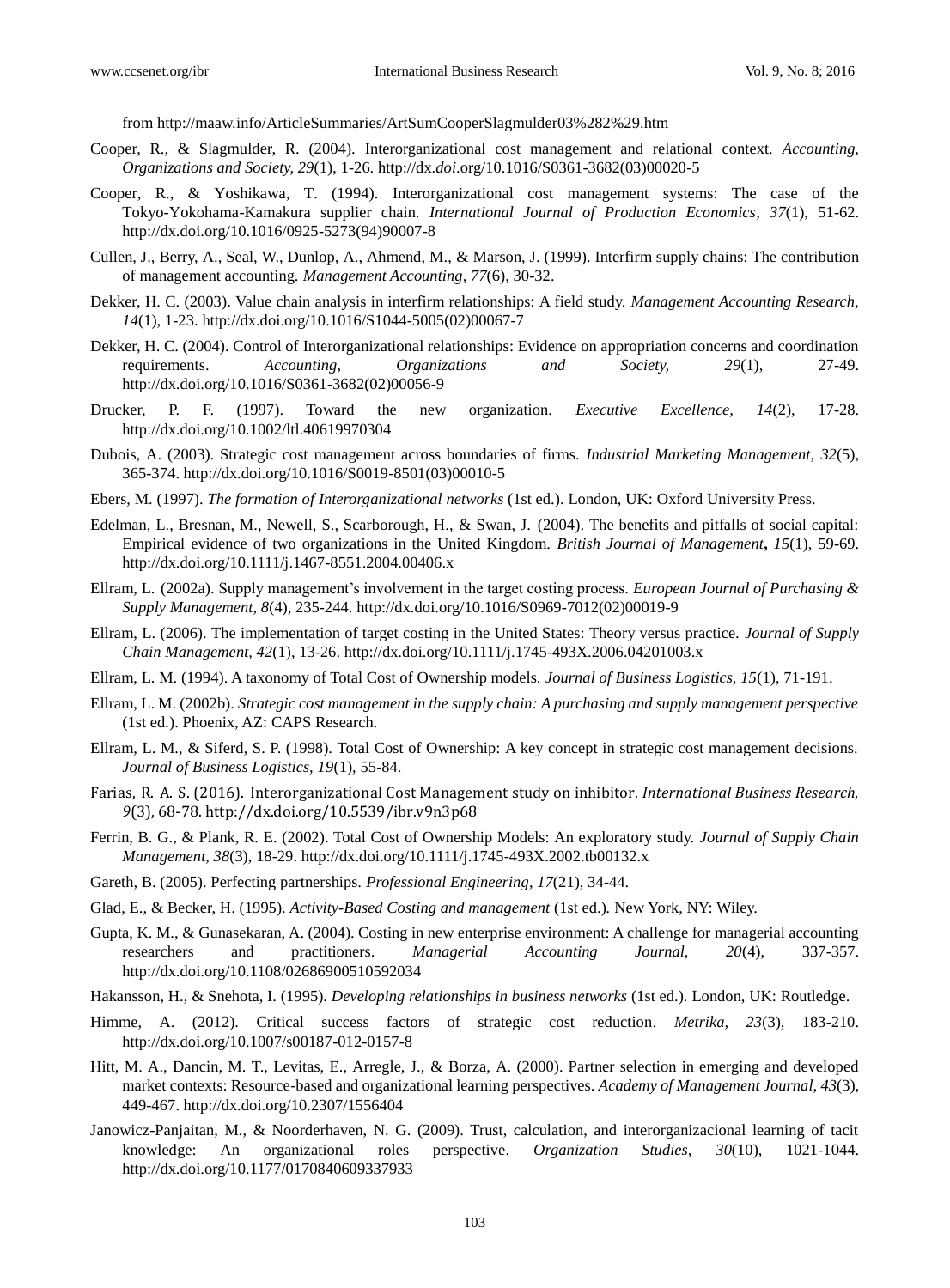- Kajüter, P., & Kulmala, H. (2005). Open book accounting in networks: Potencial achievements and reasons for failures. *Management Accounting Research, 16*(2), 179-204.<http://dx.doi.org/10.1016/j.mar.2005.01.003>
- Kaplan, R. S., & Anderson, S. R. (2004). Time-Driven Activity-Based Costing. *Harvard Business Review, 82*(11), 131-138.<http://dx.doi.org/10.2139/ssrn.485443>
- Kulmala, H. (2002). Open-Book Accounting in networks. *Finnish Journal of Business Economics*, *52*(2), 157-177.
- Kulmala, H. (2004). Developing cost management in cutomer-supplier relationships: Three case studies. *Journal of Purchasing & Supply Management*, *10*(2), 65-77.<http://dx.doi.org/10.1016/j.pursup.2004.02.003>
- Kulmala, H., Paranko, J., & Uusi-Rauva, E. (2002). The role of cost management in network relationships. *International Journal of Production Economics, 79*(1), 33-43[. http://dx.doi.org/10.1016/S0925-5273\(00\)00061-X](http://dx.doi.org/10.1016/S0925-5273(00)00061-X)
- LaLonde, B. (2003). Three problems that linger. *Supply Chain Management Review*, *7*(2), 17-28.
- LaLonde, B., & Pohlen, T. (1996). Issues in Supply Chain Costing. *The International Journal of Logistics Management, 7*(1), 1-11.
- Lin, B., Collins, J., & Su, R. K. (2001). Supply chain activity: Na activity-based perspective. *International Journal of Physical Distribution & Logistics Management*, *31*(9), 702-713.<http://dx.doi.org/10.1108/EUM0000000006286>
- Lui, S. S. (2009). The roles of competence trust, formal contract, and time horizon in Interorganizational learning. *Organization Studies, 30*(4), 333-353.<http://dx.doi.org/10.1177/0170840608101139>
- Messner, D., & Meyer-Stamer, J. (2000*). Governance and networks: Tools to study the dynamics of clusters and global value chains* (1st ed.)*.* Disburg, RU: INEF.
- Miles, R., & Snow, C. (1992). Causes of failure in network organizations. *California Management Review, 34*(4), 53-72. <http://dx.doi.org/10.2307/41166703>
- Milligan, B. (1999). Tracking total cost of ownership proves elusive. *Purchasing*, *127*(3), 22-23.
- Mintzberg, H. (1995). *Criando organizações eficazes* (1st ed.)*.* São Paulo, SP: Atlas.
- Möller, K., Windolph, M., & Isbruch, F. (2011). The effect of rational factors on open-book accounting and inter-organisational cost management in buyer-supplier partnerships. *Journal of Purchasing & Supply Management*, *17*(2), 121-131[. http://dx.doi.org/10.1016/j.pursup.2011.01.002](http://dx.doi.org/10.1016/j.pursup.2011.01.002)
- Mouritsen, J., & Thrane, S. (2006). Accounting, network complementarities and the development of inter-organisational relations. *Accounting, Organizations and Society*, *31*(3), 241-275. <http://dx.doi.org/10.1016/j.aos.2005.04.002>
- Munday, M. (1992). Accounting cost data disclosure and buyer-supplier partnerships: A research note. *Management Accounting Research*, *3*(3), 245-250[. http://dx.doi.org/10.1016/S1044-5005\(92\)70014-6](http://dx.doi.org/10.1016/S1044-5005(92)70014-6)
- Nassimbeni, G. (1998). Network structures and coordination mechanisms: A taxonomy. *International Journal of Operations & Production Management*, *18*(6), 538-554.
- Nicolini, D., Tomkins, C., Holti, R., Oldman, A., & Smalley, M. (2000). Can Target Costing be applied in the construction industry? Evidence from two case studies. *British Journal of Management*, *11*(4), 303-324. <http://dx.doi.org/10.1111/1467-8551.00175>
- Norek, C. D., & Pohlen, L. (2001). Cost knowledge: A foundation for improving supply chain relationships. *International Journal of Logistics Management*, *12*(1), 37-51[. http://dx.doi.org/10.1108/09574090110806217](http://dx.doi.org/10.1108/09574090110806217)
- Ojala, M., & Hallikas, J. (2007). Financial decision risks in supplier networks. *Managing Supply Chain Risks*, *8*(2), 80-91. <http://dx.doi.org/10.1080/16258312.2007.11517184>
- Oliver, C. (1990). Determinants of Interorganizational relationships: Integration and future directions. *Academy of Management Review, 15*(2), 241-265[. http://dx.doi.org/10.5465/AMR.1990.4308156](http://dx.doi.org/10.5465/AMR.1990.4308156)
- Olson, M. (1999*). A lógica da ação coletiva: Os benefícios públicos e uma teoria dos grupos sociais* (1st ed.)*.* São Paulo, SP: EDUSP.
- Park, S. H., & Ungson, G. (2001). Interfirm rivalry and managerial complexity: A conceptual framework of alliance failure. *Organization Science, 12*(1), 37-53.<http://dx.doi.org/10.1287/orsc.12.1.37.10118>
- Pereira, B. A. D., Alves, J. N., & Silva, P. E. (2010). O lado obscuro dos relacionamentos interorganizacionais: Por que as empresas saem dos processos cooperativos? *Espacios*, *31*(4), 25-27.
- Pereira, B. A. D., Venturini, J. C., Wegner, D., & Braga, A. L. (2010). Desistência da cooperação e encerramento de redes interorganizacionais: Em que momento essas abordagens se encontram? *Revista de Administração e*